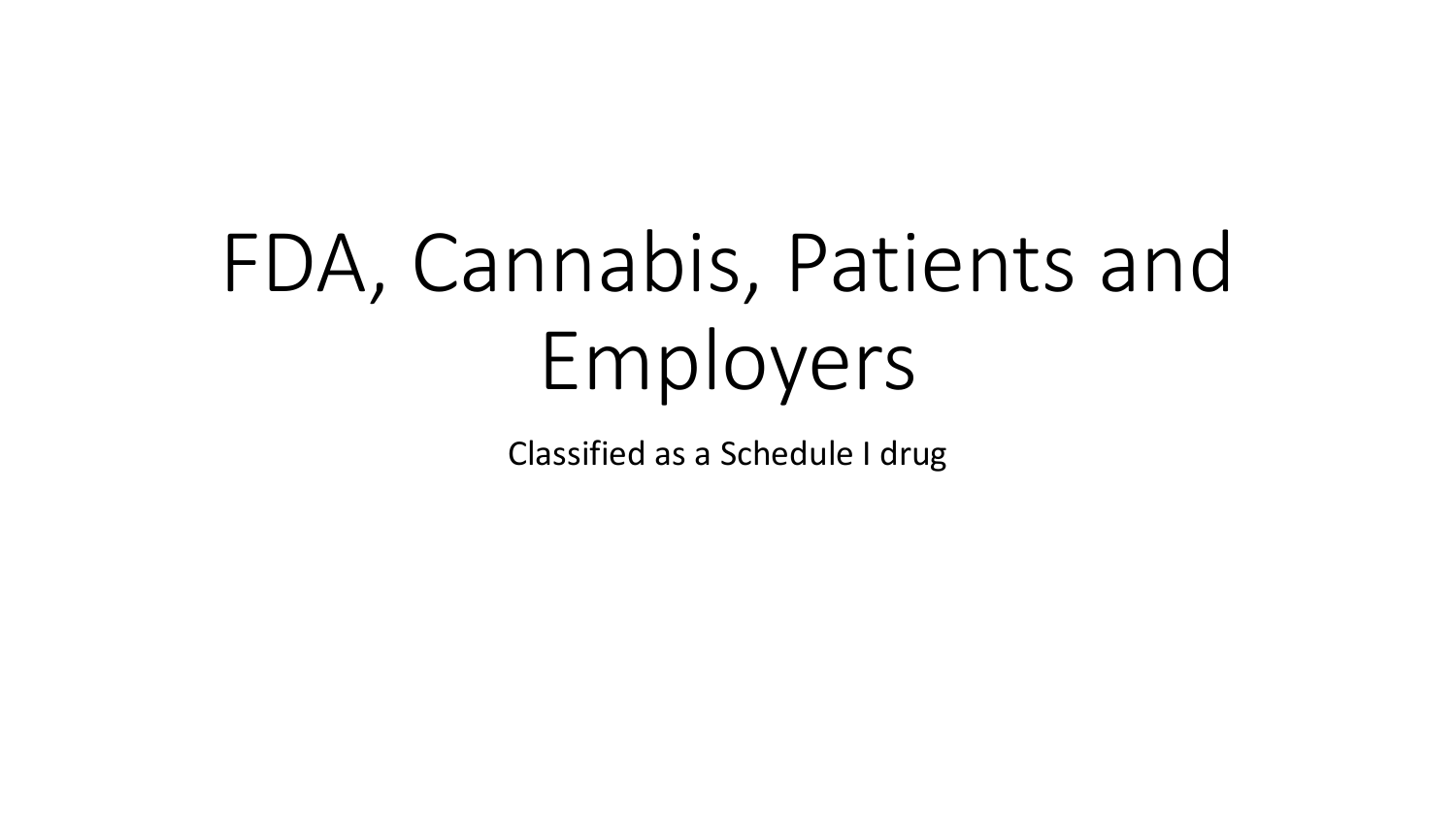• How many legs does a dog have if you call the tail a leg?





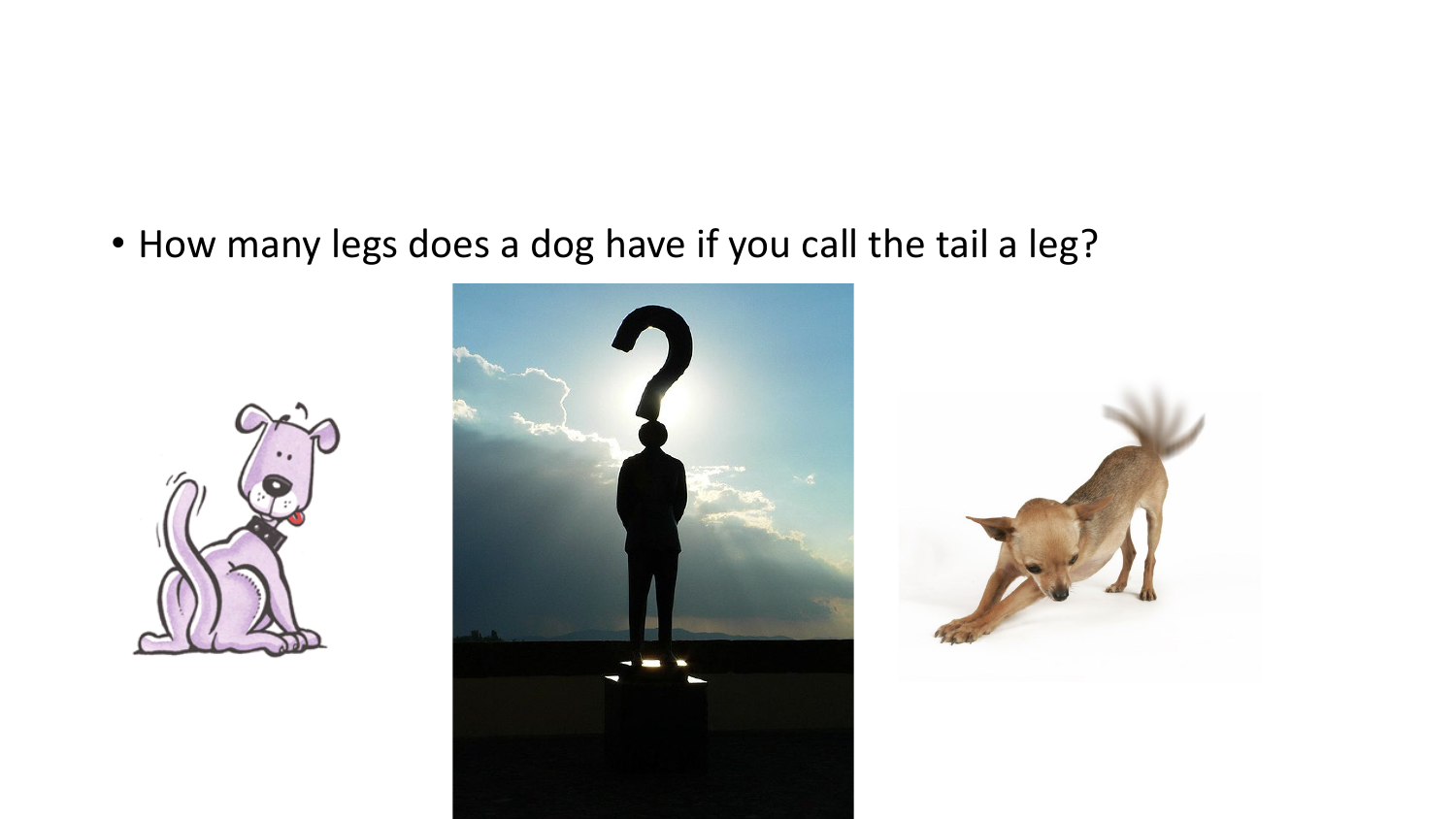• Answer…FOUR. Calling a tail a leg doesn't make it a leg.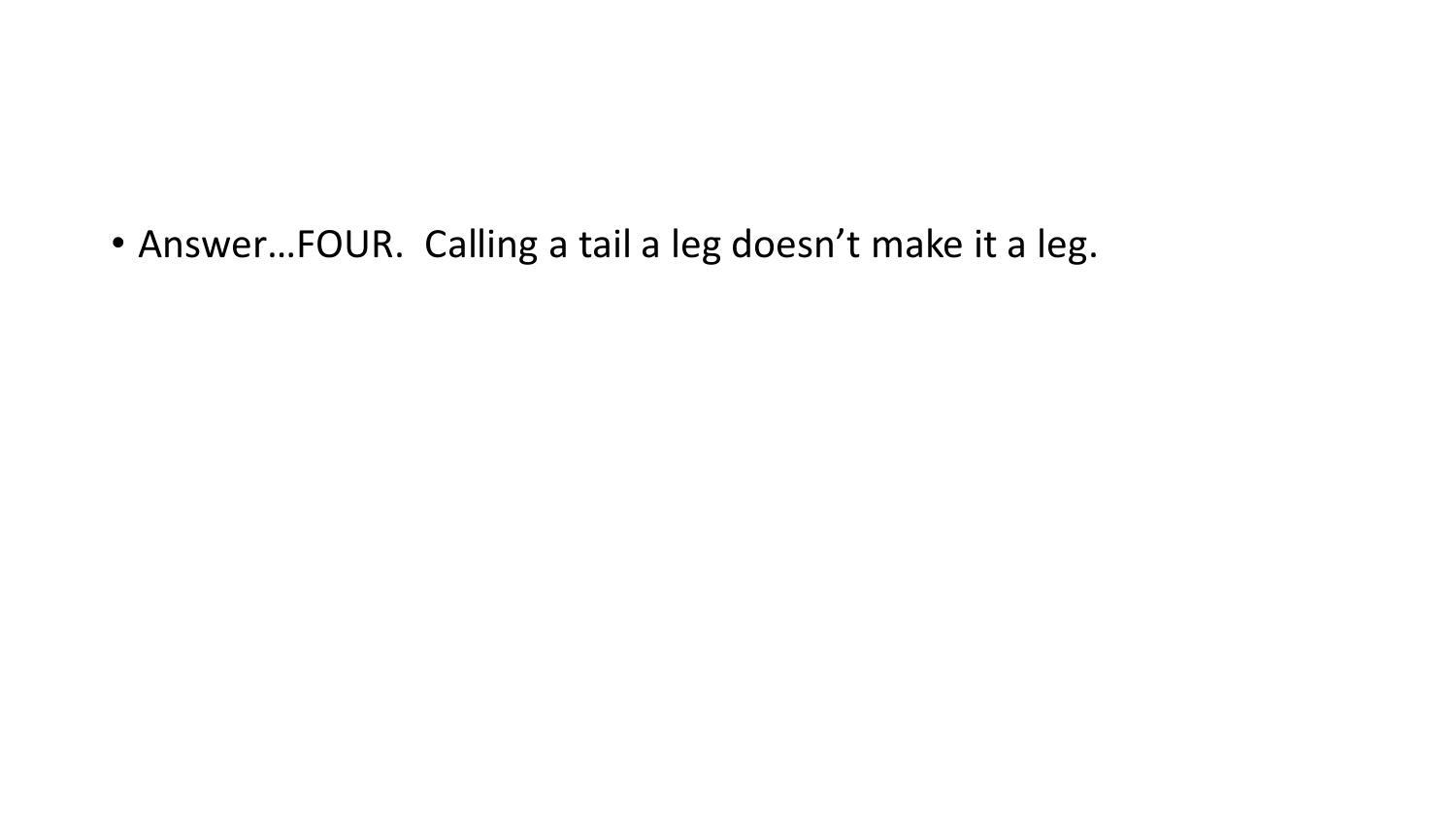## Schedule I Drug

• **Schedule** 1 (I) **drugs**, substances, or chemicals are defined by the federal government as **drugs** with no currently accepted medical use and a high potential for abuse. **Schedule** 1 (I) **drugs** are the most dangerous **drugs** of all the **drug schedules** with potentially severe psychological or physical dependence.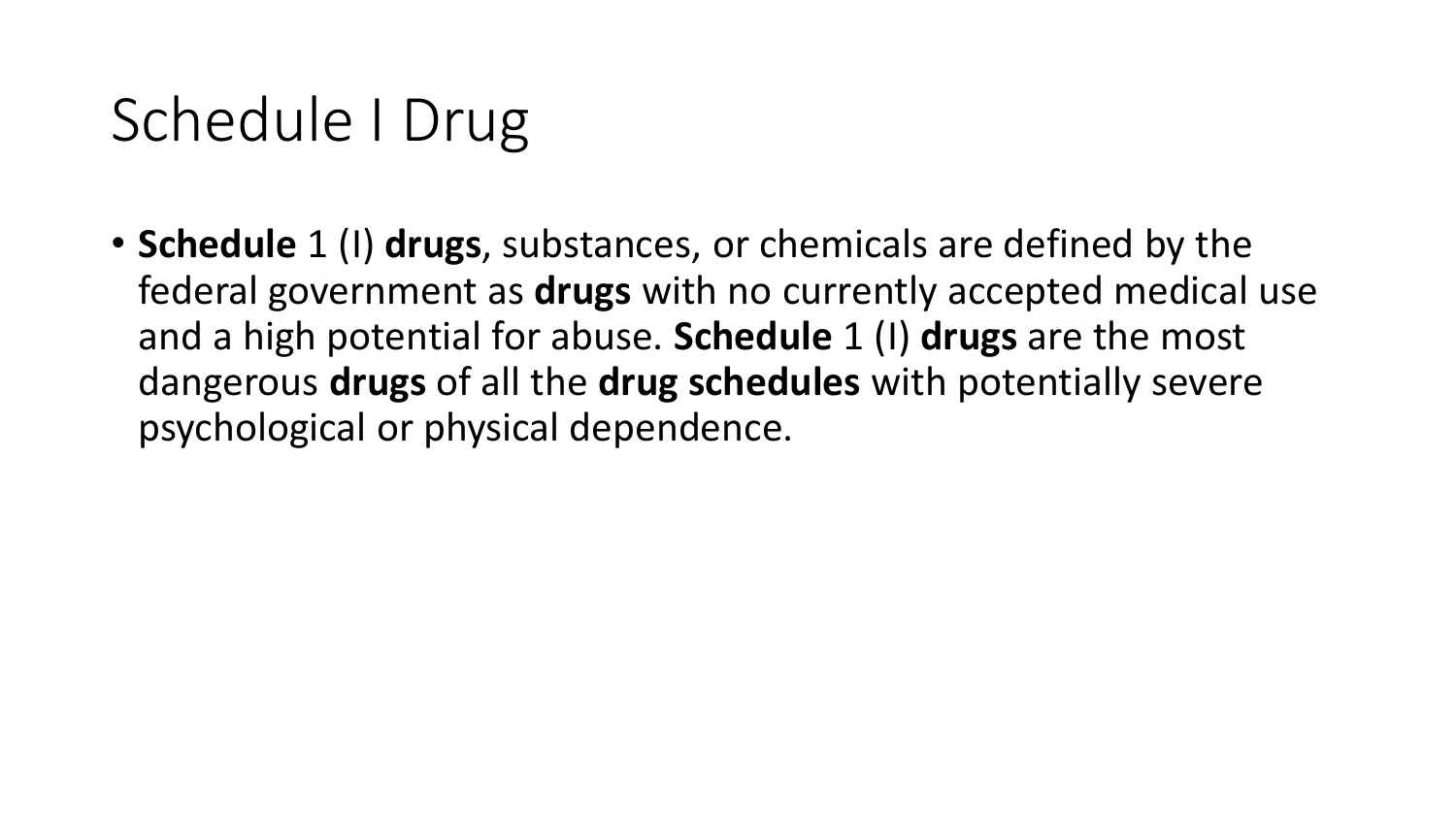#### However…

- The psychoactive ingredient in marijuana (**THC**) has been available in the form of dronabinol (Marinol) since 1985.
- The FDA approved nabilone (Cesamet) which is chemically similar to THC.
- **Cannabidiol** (**CBD**) is a [phytocannabinoid](https://en.wikipedia.org/wiki/Phytocannabinoid) which is "not psychoactive" and is the active ingredient in Epidolex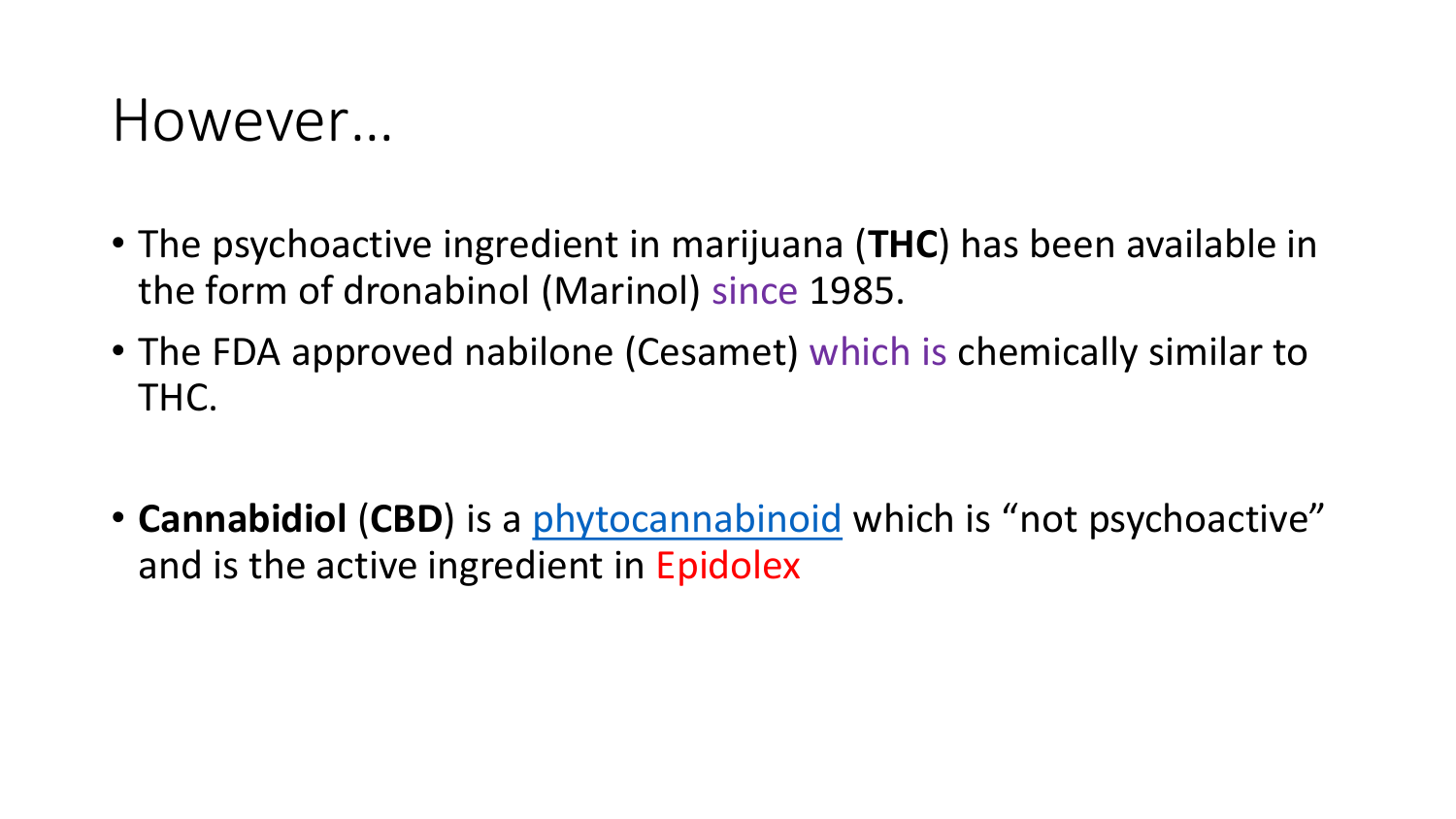#### May 5, 2019

- **North Carolina great-grandmother, 69, arrested at Disney World over CBD oil in her purse….**
- She was arrested for possession of Hashish, a felony charge, and later released on \$2,000 bail.
- Burkhalter told Orlando's Fox 35 that she was prescribed the CBD oil by her North<br>Carolina docto[r.](https://www.youtube.com/watch?v=vM9rOtWibMg)
- "I have really bad arthritis in my legs, in my arms and in my shoulder," she told the local news outlet. "I use (CBD oil) for the pain because it helps."
- Burkhalter said she "didn't know what to think" when getting arrested, adding that, "I've never had one speeding ticket in my life."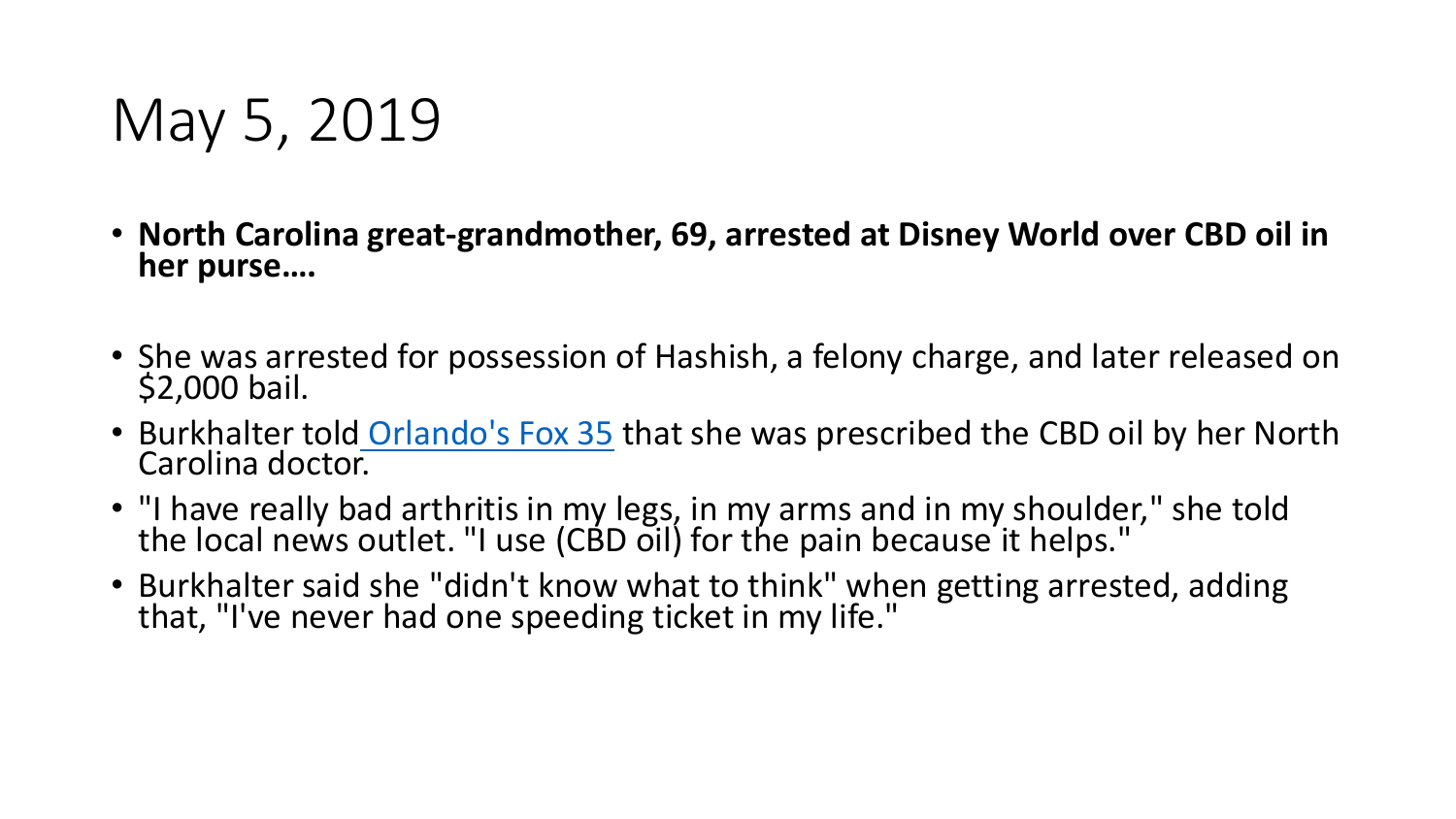# Ohio Medical Cannabis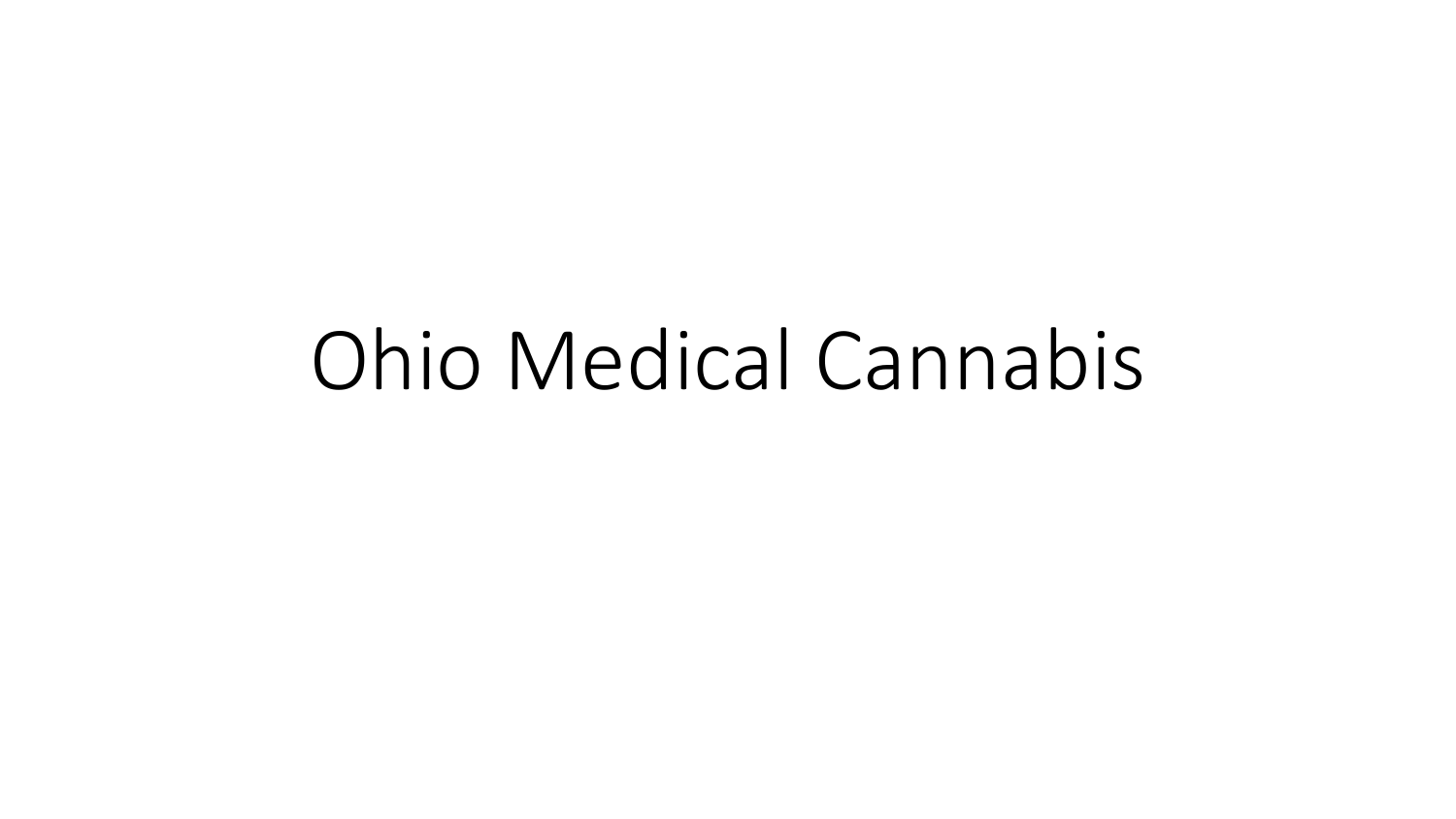#### 4731-32-02 Certificate to Recommend Medical Marijuana

- OAC specifies requirements to "recommend" cannabis.
- The applicant has completed at least two hours of continuing medical education in a course or courses certified by the Ohio state medical association or the Ohio osteopathic association that assist physicians in both of the following:
- (a) Diagnosing qualifying medical conditions as defined in section [3796.01](http://codes.ohio.gov/orc/3796.01) of the Revised Code;
- (b) Treating qualifying medical conditions with medical marijuana, including the characteristics of medical marijuana and possible drug interactions.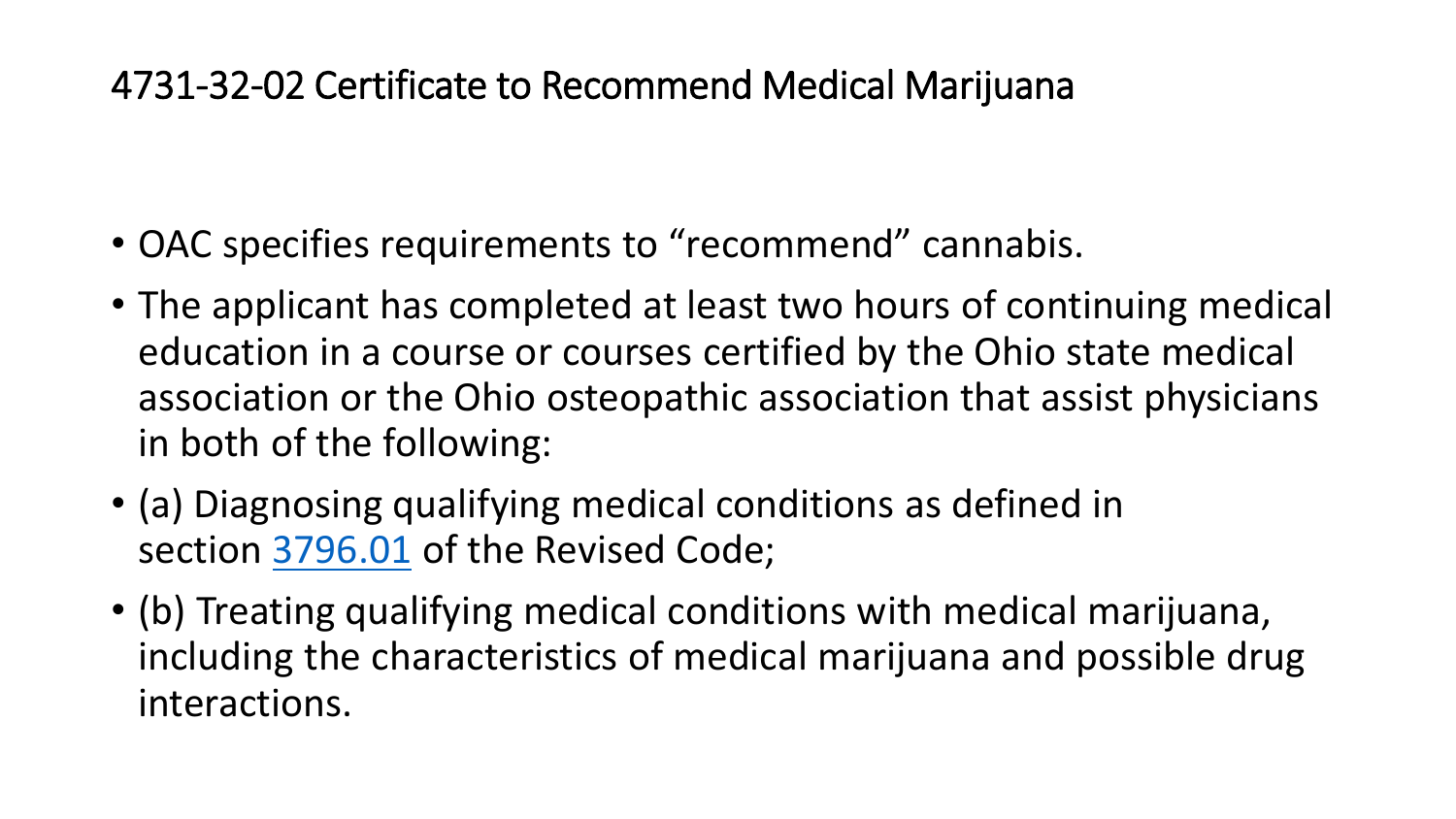#### "Qualifying medical condition" (OHIO) means any of the following:

•Alzheimer's disease •cachexia

•fibromyalgia •glaucoma

•inflammatory bowel disease •multiple sclerosis

•pain that is either chronic and severe or pain that is either chronic and severe or **parkinson's disease**<br>intractable

•sickle cell anemia **•**spasticity

•spinal cord disease or injury •terminal illness

•ulcerative colitis

•AIDS •amyotrophic lateral sclerosis •cancer •chronic traumatic encephalopathy •Crohn's disease • **•**epilepsy or another seizure disorder •hepatitis C •Huntington's disease •positive status for HIV •post-traumatic stress disorder •Tourette syndrome •traumatic brain injury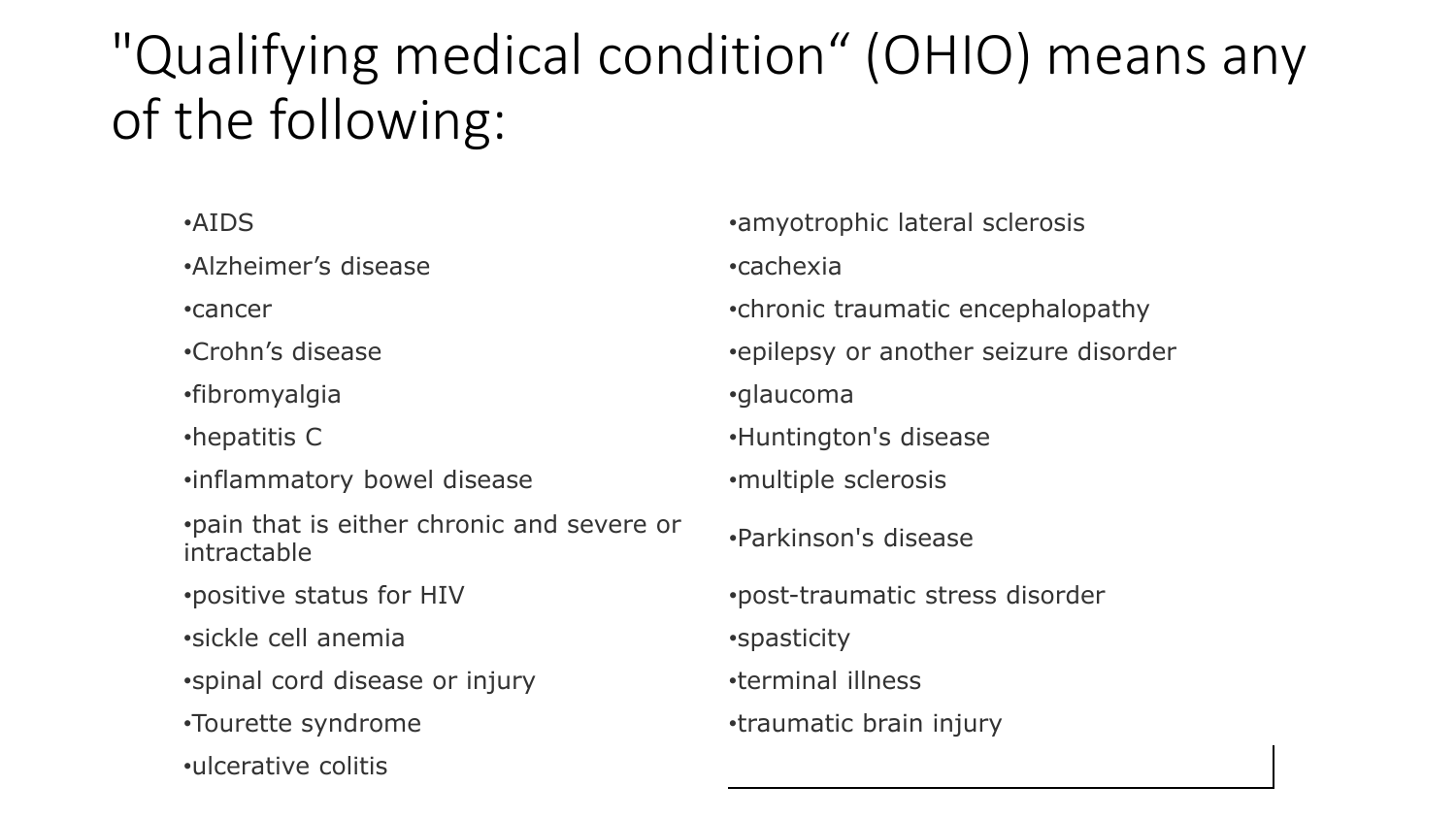- Physicians will need to see their medical marijuana patients in-person at least once per year. It is imperative that physicians recommending with their CTR follow the medical board's Standard of Care Rule for the medical marijuana control program.
- Covid pandemic allowed for TELEPHONIC assessments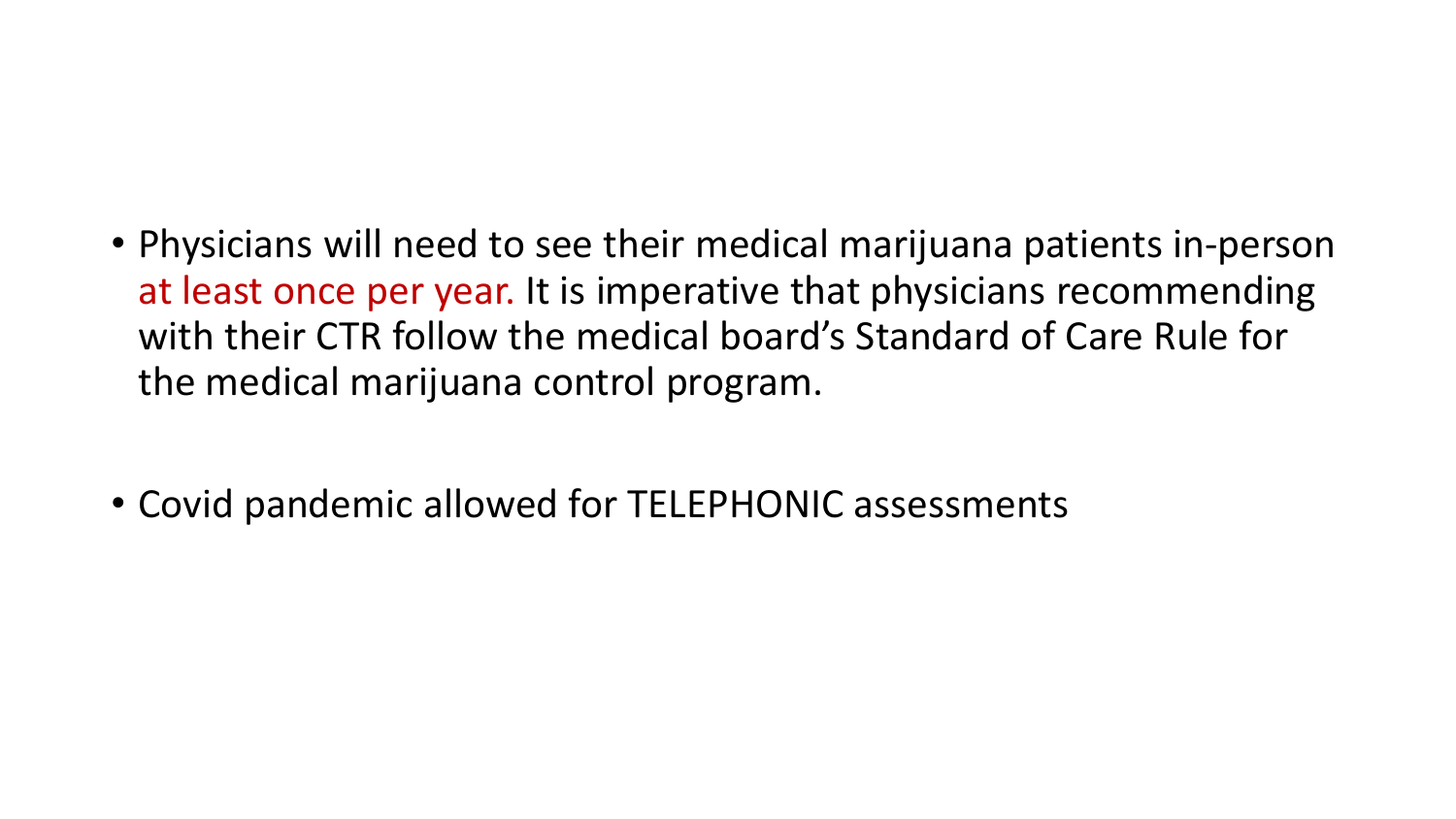#### Why do we need medical cannabis?

A Report of The National Academies of  $SCIENCES · ENGINEERING · MEDICINE$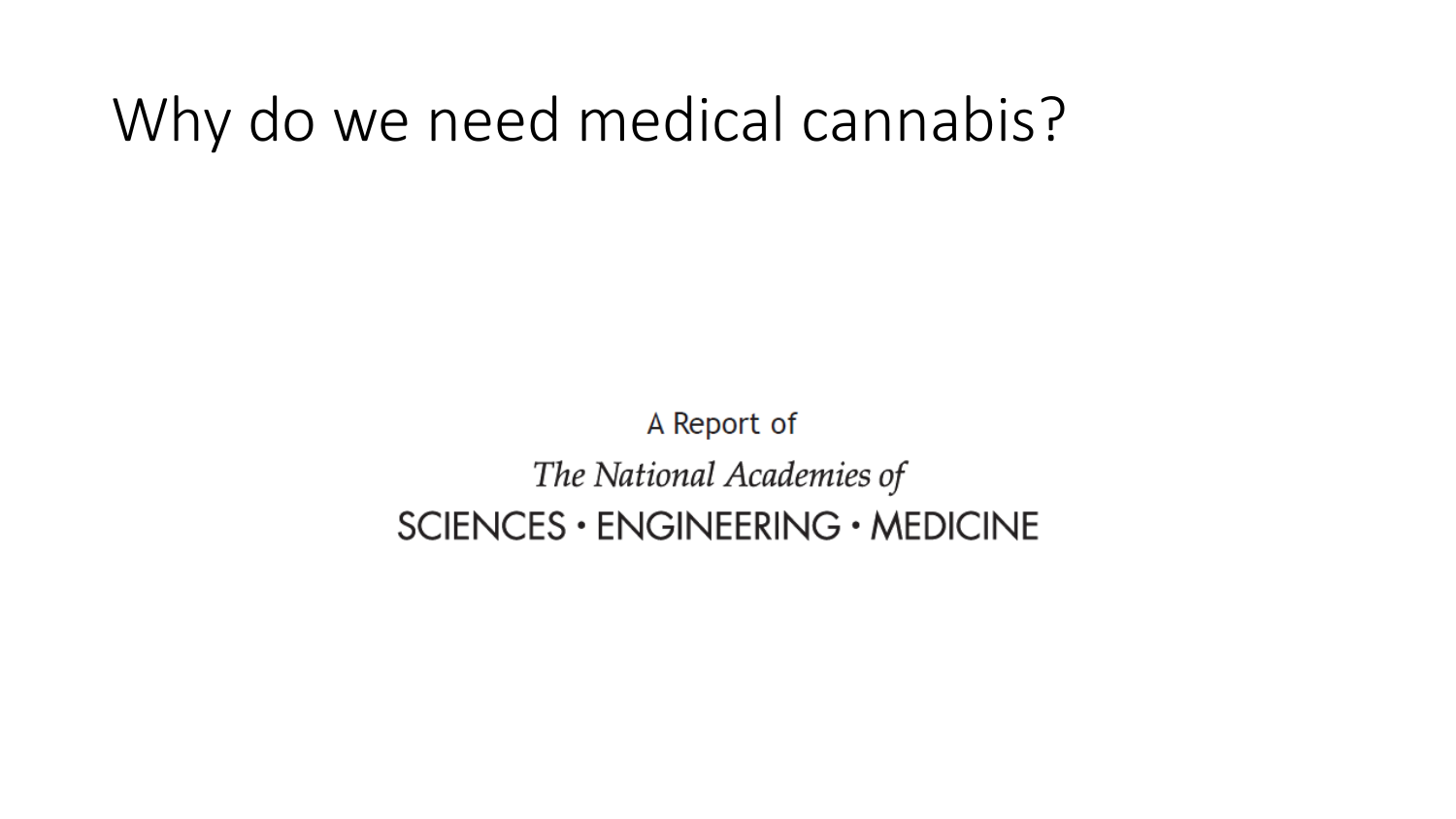- There is conclusive or substantial evidence cannabis or cannabinoids are effective for:
	- Chronic pain
	- As an antiemetic treatment of chemotherapy-induced nausea and/or vomiting
	- Improving patient reported spasticity secondary to multiple sclerosis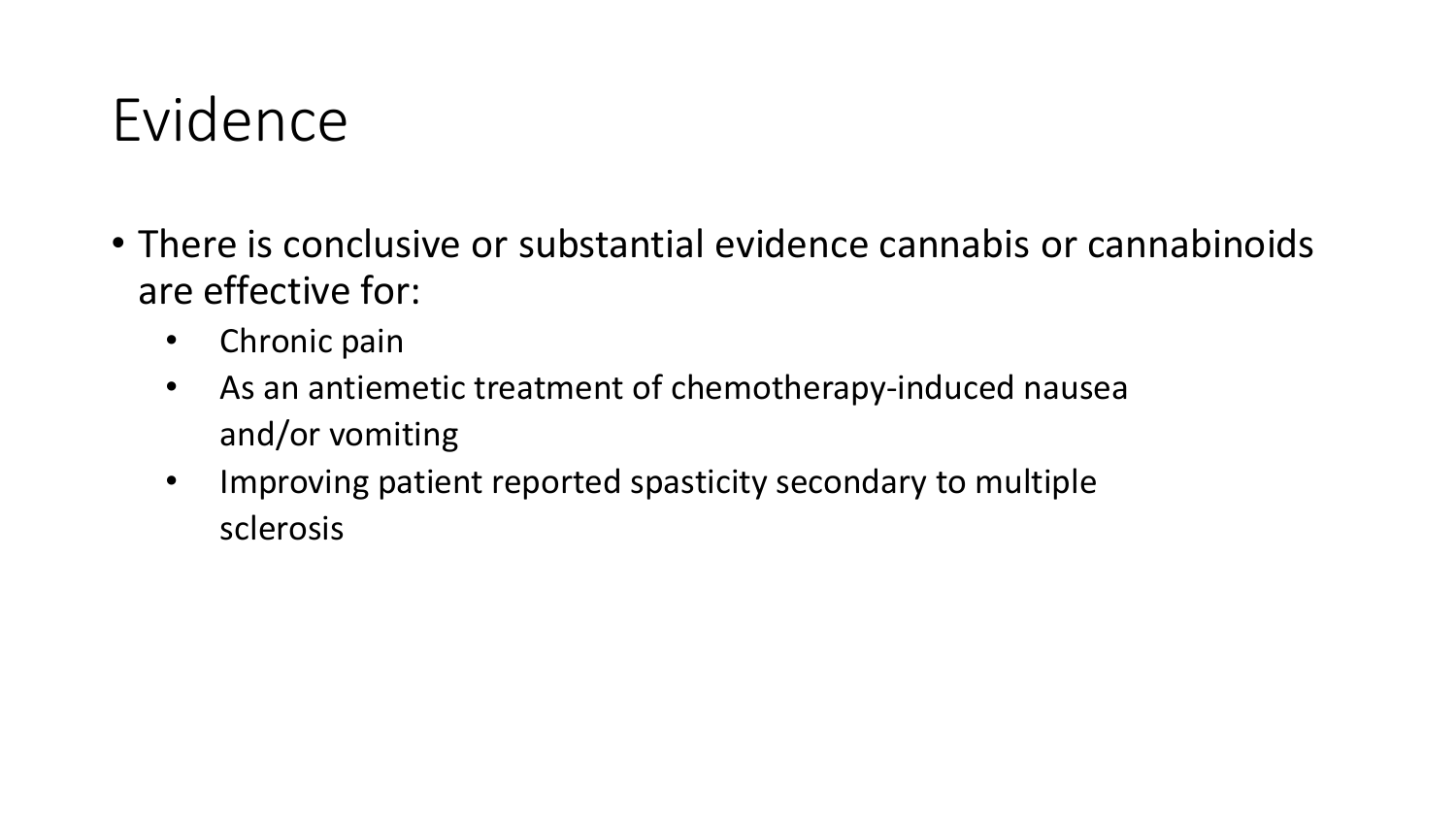- There is moderate evidence that cannabis cannabinoids are effective for:
	- Improving short-term sleep in patients with sleep disturbance associated with OSA, myalgia, chronic pain, and multiple sclerosis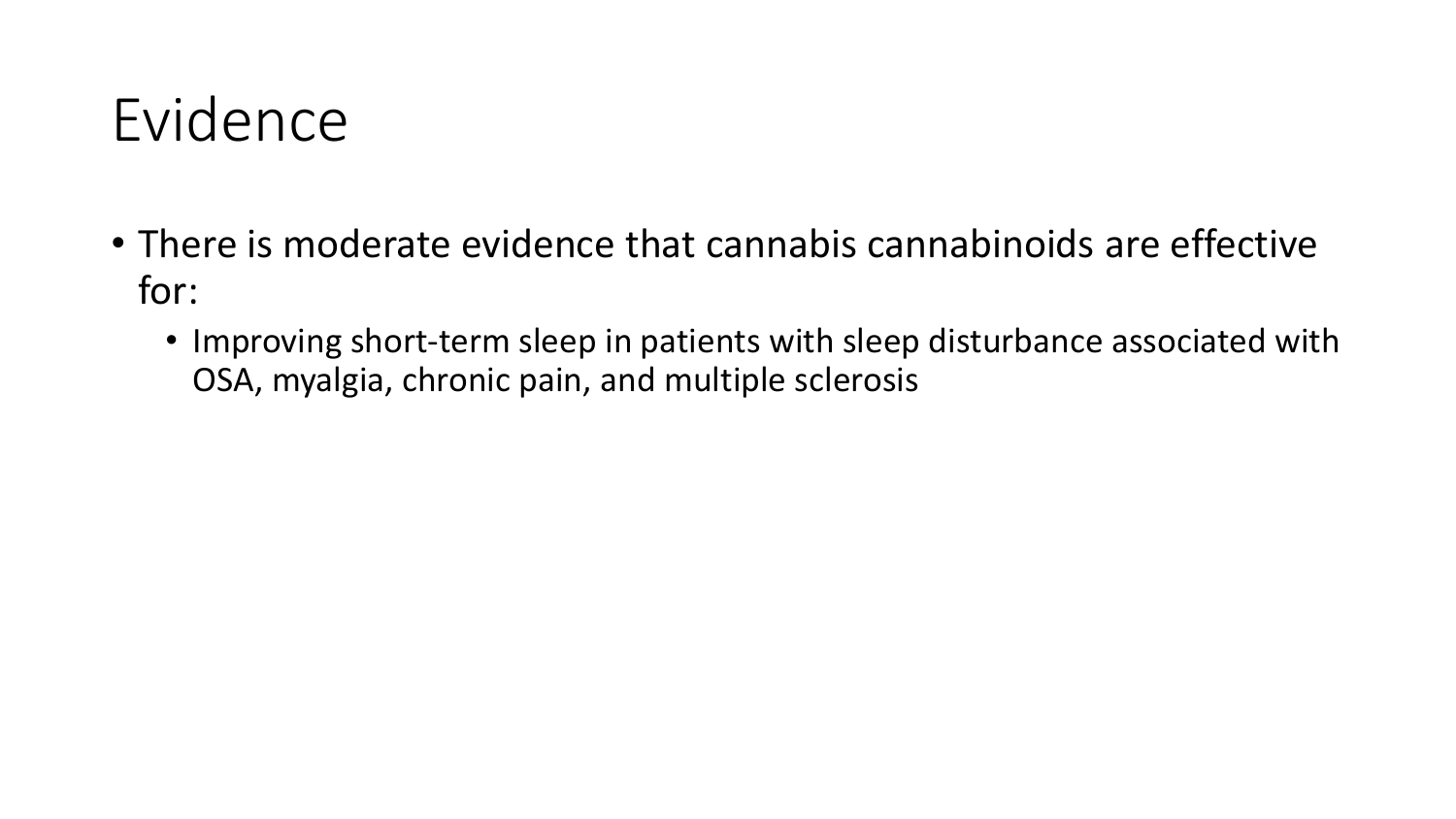- There is limited evidence that cannabis or cannabinoids are effective for:
	- Increasing appetite and decreasing weight loss patients with HIV
	- Improving clinically measured spasticity secondary to multiple sclerosis
	- Improving symptoms of Tourette's syndrome
	- Improving social anxiety disorder
	- Improving symptoms of PTSD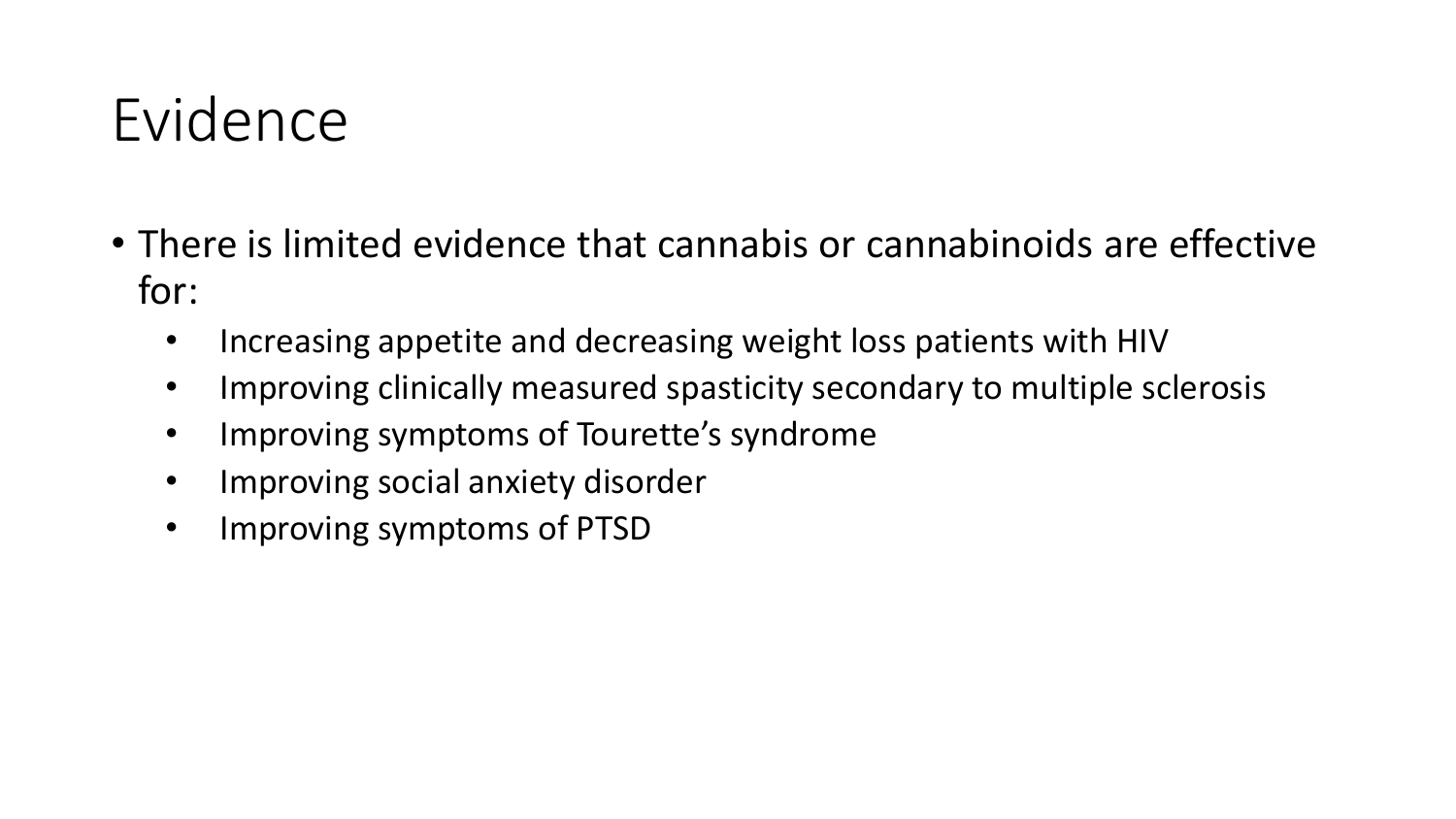- There is limited evidence of statistical association between cannabinoids and:
	- Better outcomes after traumatic brain injury and/or intracranial hemorrhage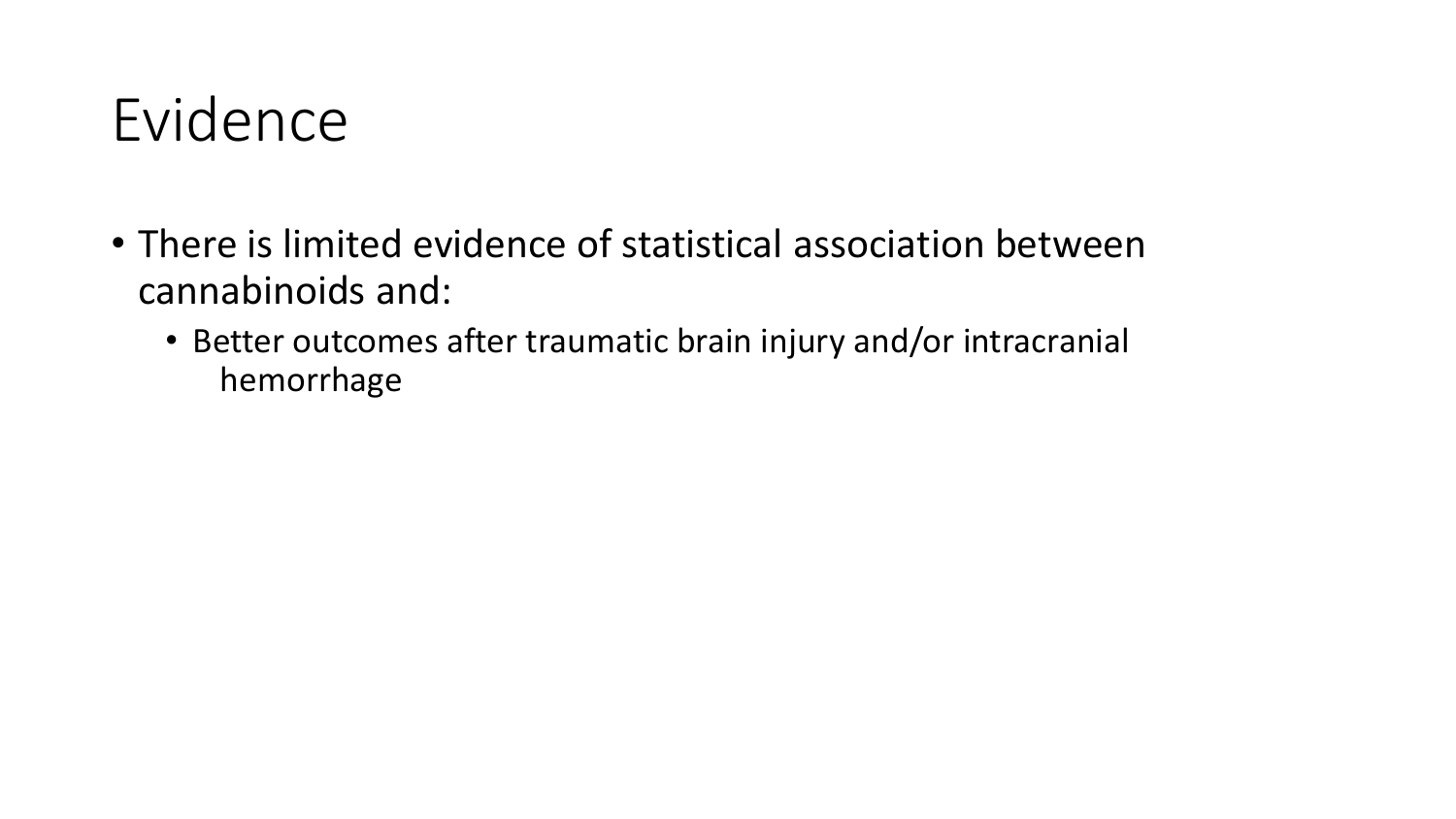- There is limited evidence that cannabis or cannabinoids are *ineffective* for:
	- Improving symptoms secondary to dementia
	- Improving intraocular pressure secondary to glaucoma
	- Reducing depressive symptoms in patients with chronic pain and/or multiple sclerosis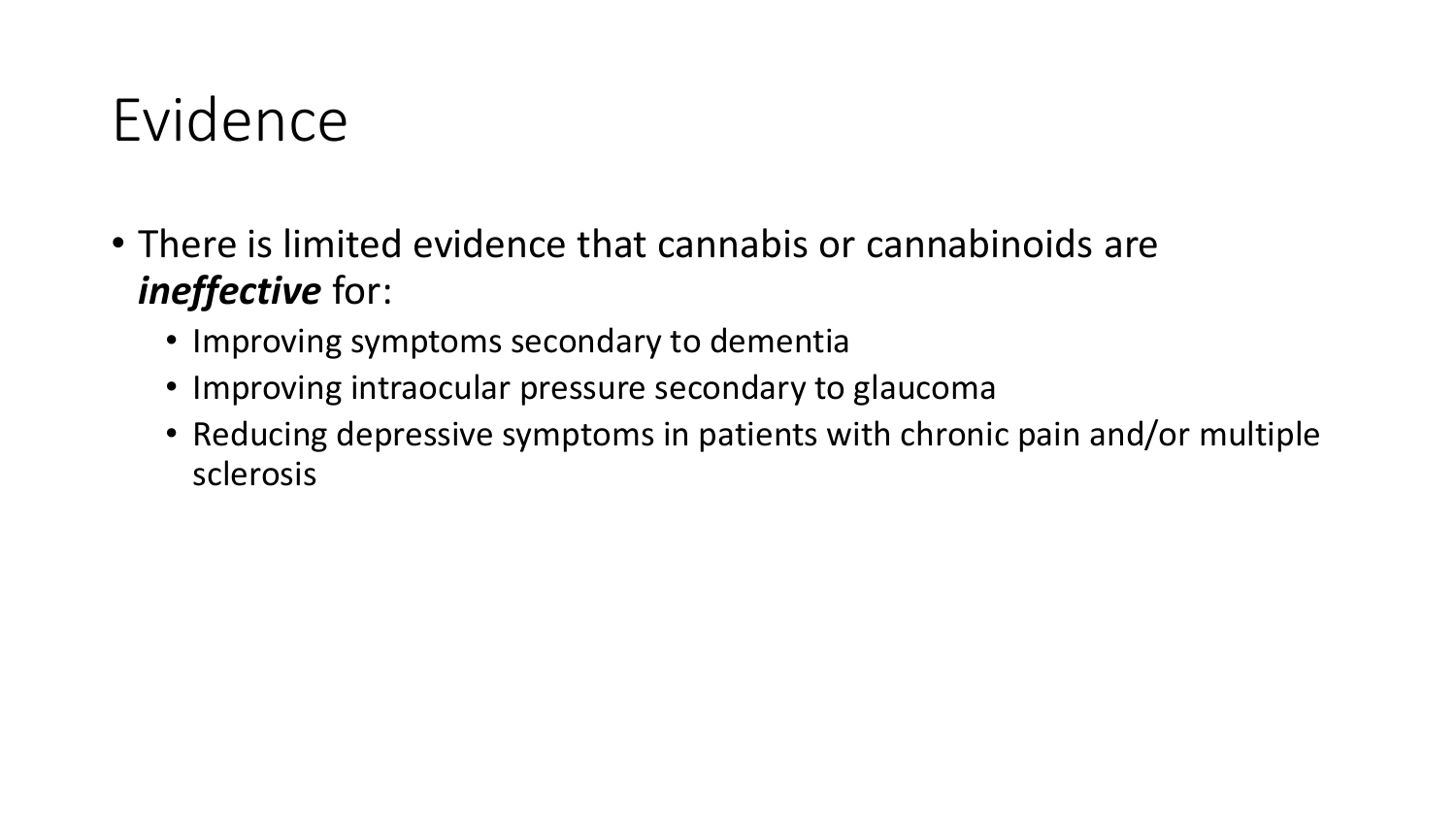- There is no or insufficient evidence to support or refute the conclusion that cannabis or cannabinoids are effective treatment for:
	- Cancer, including glioma
	- Cancer associated anorexia cachexia syndrome and anorexia nervosa
	- Symptoms of irritable bowel syndrome
	- (Epilepsy) prior to the FDA approval
	- Spasticity in patients with paralysis due to spinal cord injury
	- Symptoms associated with ALS
	- Chorea and certain neuropsychiatric symptoms associated with Huntington's disease
	- Motor symptoms associated with Parkinson's disease
	- Dystonia
	- Achieving abstinence in patients with SUD
	- Mental health outcomes patients with schizophrenia or schizophreniform psychosis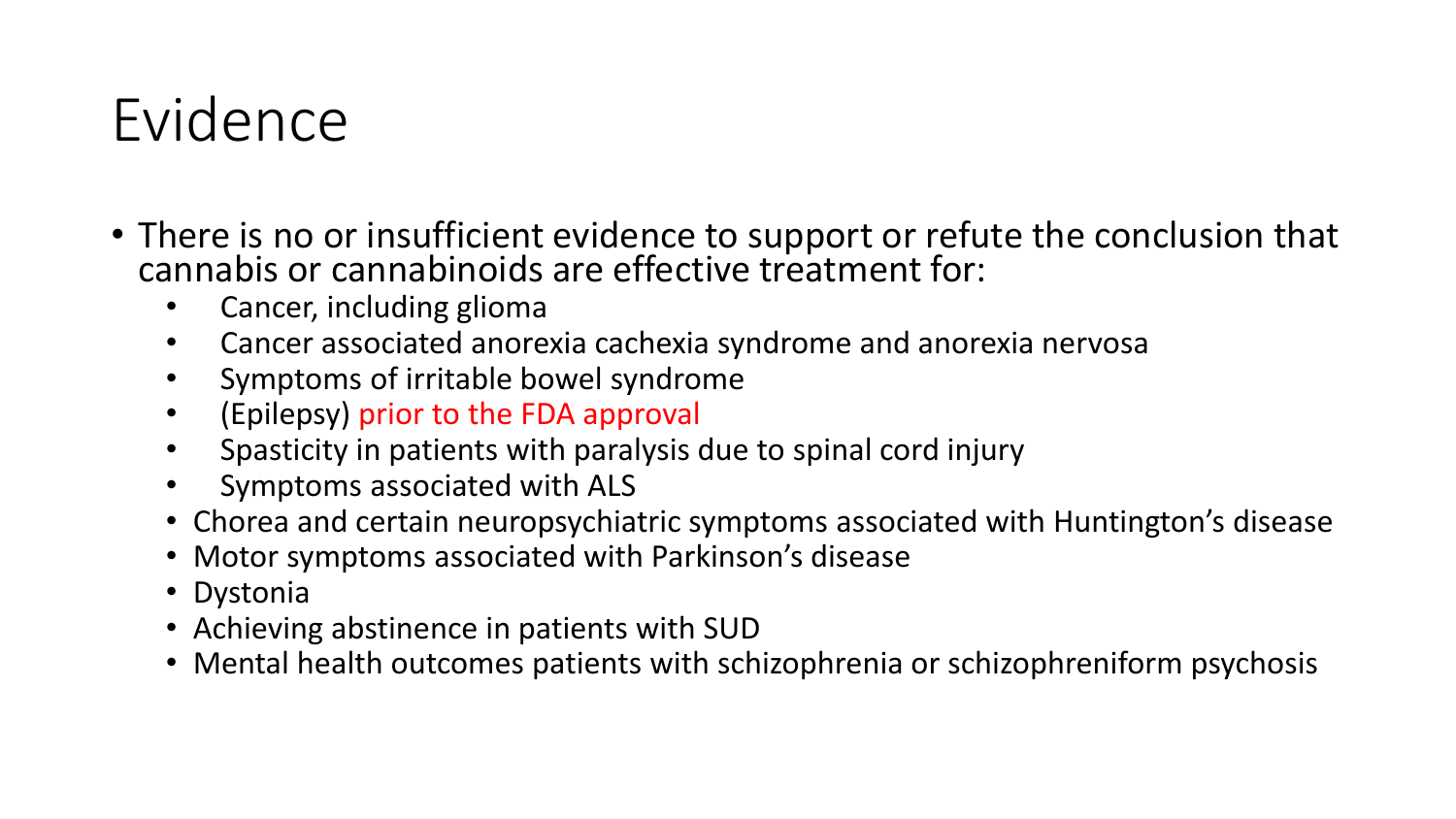#### Epilepsy…but

CONCLUSION 4-6 There is insufficient evidence to support or refute the conclusion that cannabinoids are an effective treatment for epilepsy.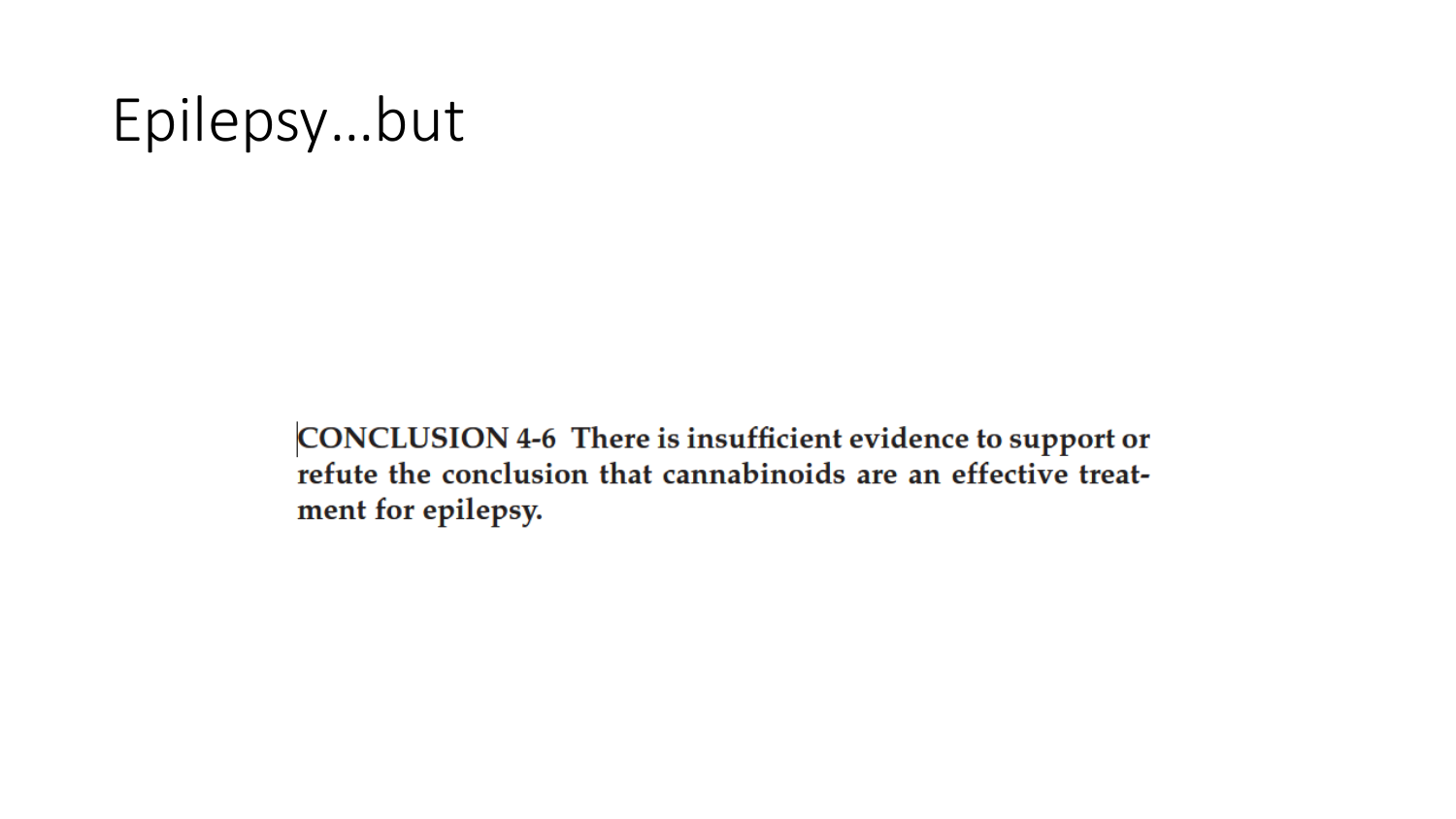#### Epidiolex – CBD-based and FDA Approved

**EXPERIENCE SIGNIFICANT SEIZURE REDUCTION WITH** 

## The First and Only FDA-Approved Prescription Cannabidiol (CBD)

**FOR DRAVET AND LGS** 

FDA = US Food and Drug Administration.

Dravet = Dravet syndrome.

LGS = Lennox-Gastaut syndrome.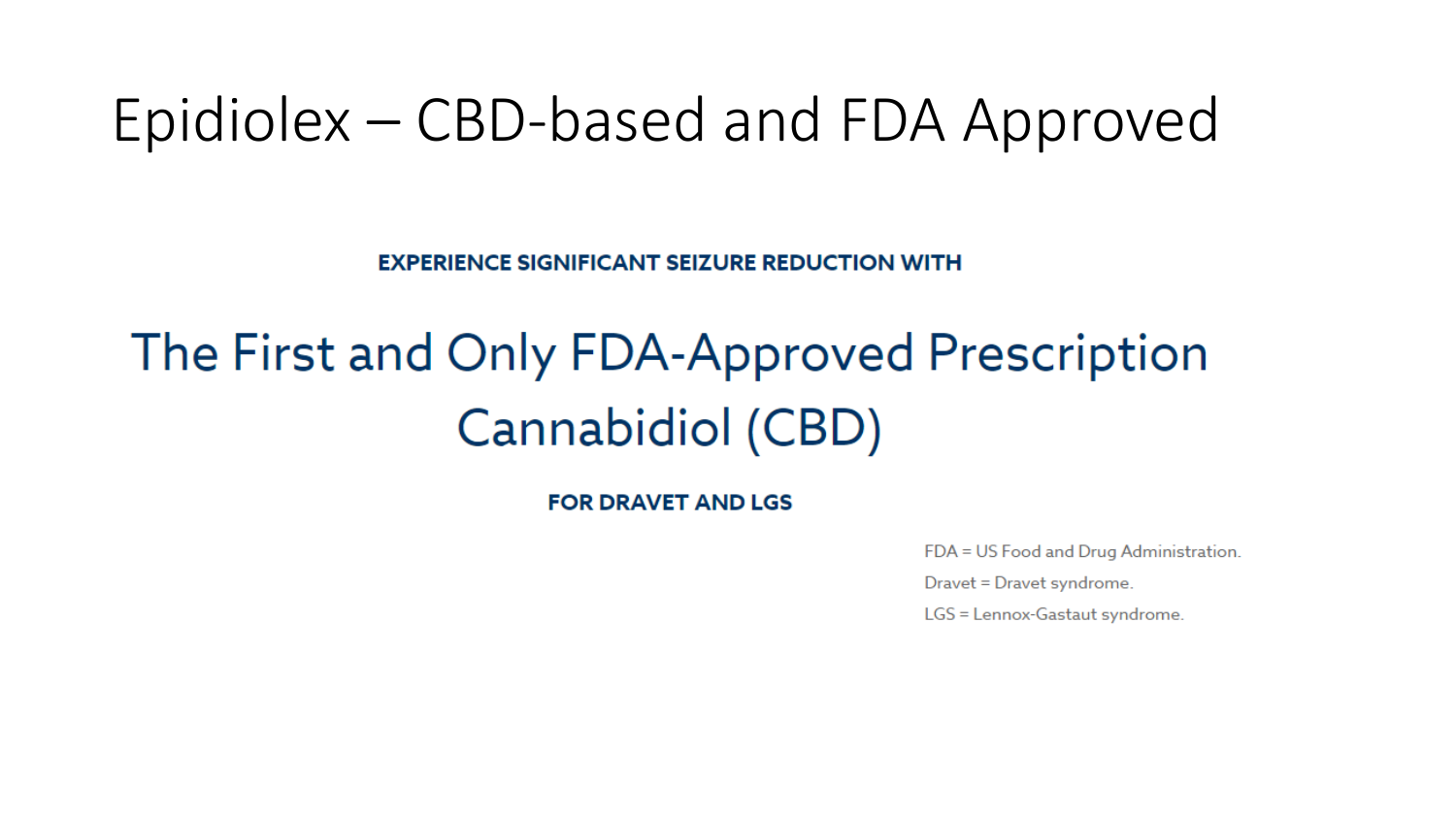#### In other words….

Contrary to the rationale for prevailing federal restrictions, considerable published medical opinion holds that **marijuana has value in the treatment or palliation of human disease**.

The lifetime risk of addiction [to marijuana] is estimated to be 9% compared with 32% for tobacco and 15% for alcohol.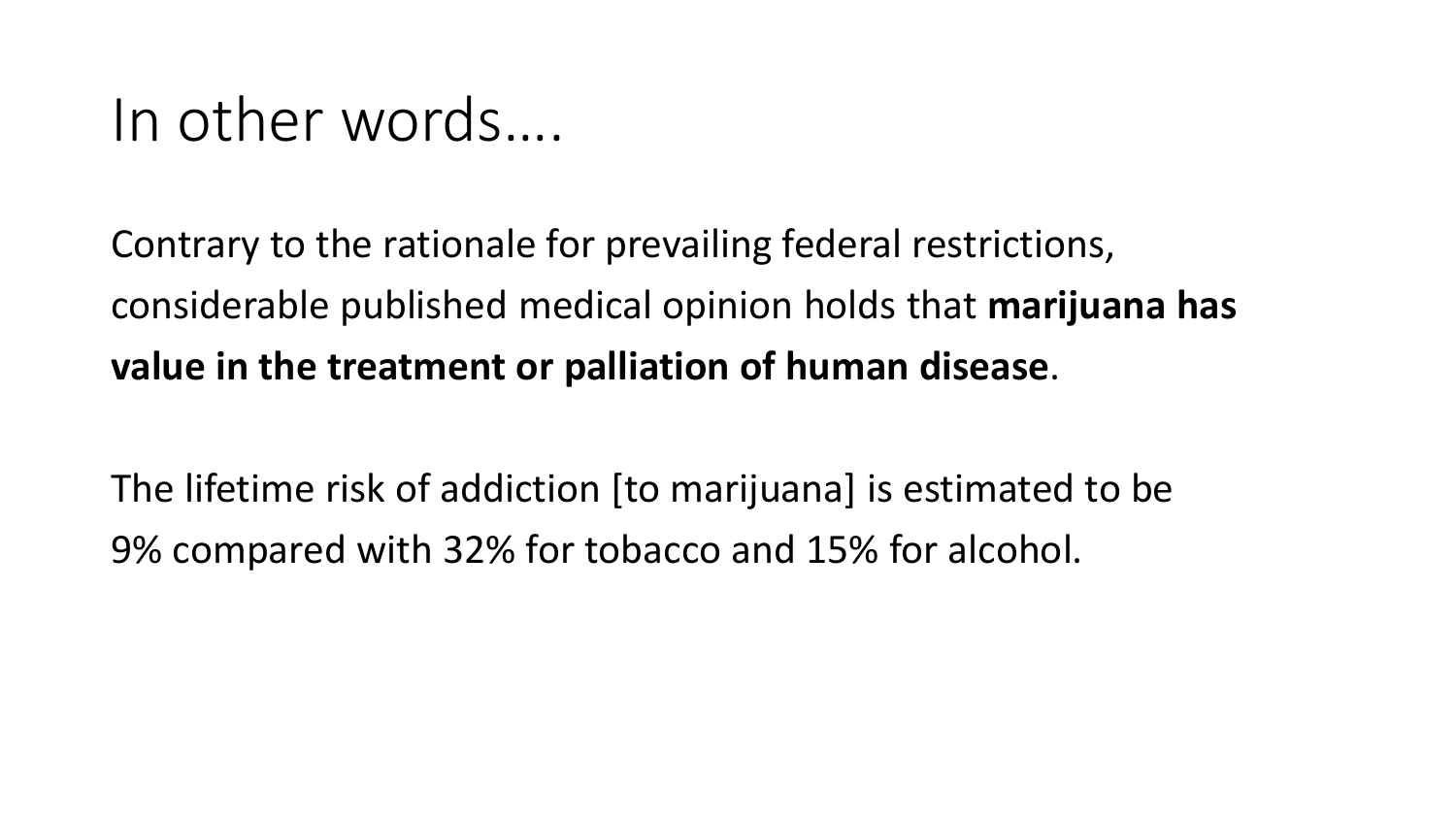## Pharmacologic effects of marijuana

- Physical Findings
	- Dilated pupils
	- Injected conjunctiva
	- ↑ Heart Rate
	- ↓ Pupil response to light



- Patient's Report:
	- Euphoria or dysphoria
	- Altered thoughts
	- Disorientation
	- "Slowing of time"

- Other "Findings"
	- Increased appetite
	- Feeling dizzy or lightheaded
	- Dry mouth; cough; N/V
- Impairment Findings
	- Impaired motor skills, memory
	- Impaired attention, concentration
	- Impaired "ability to think."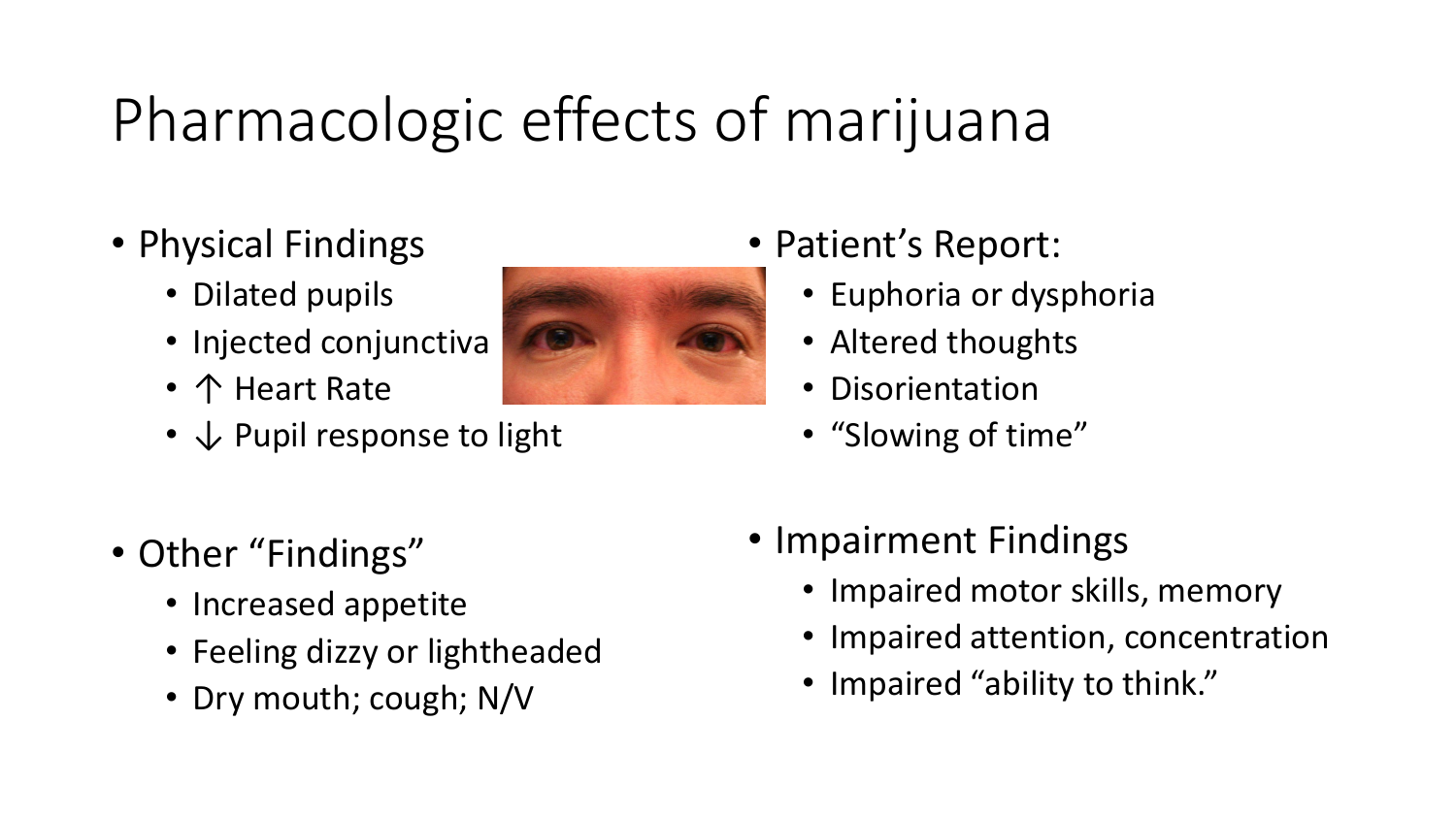#### Colorado Experience

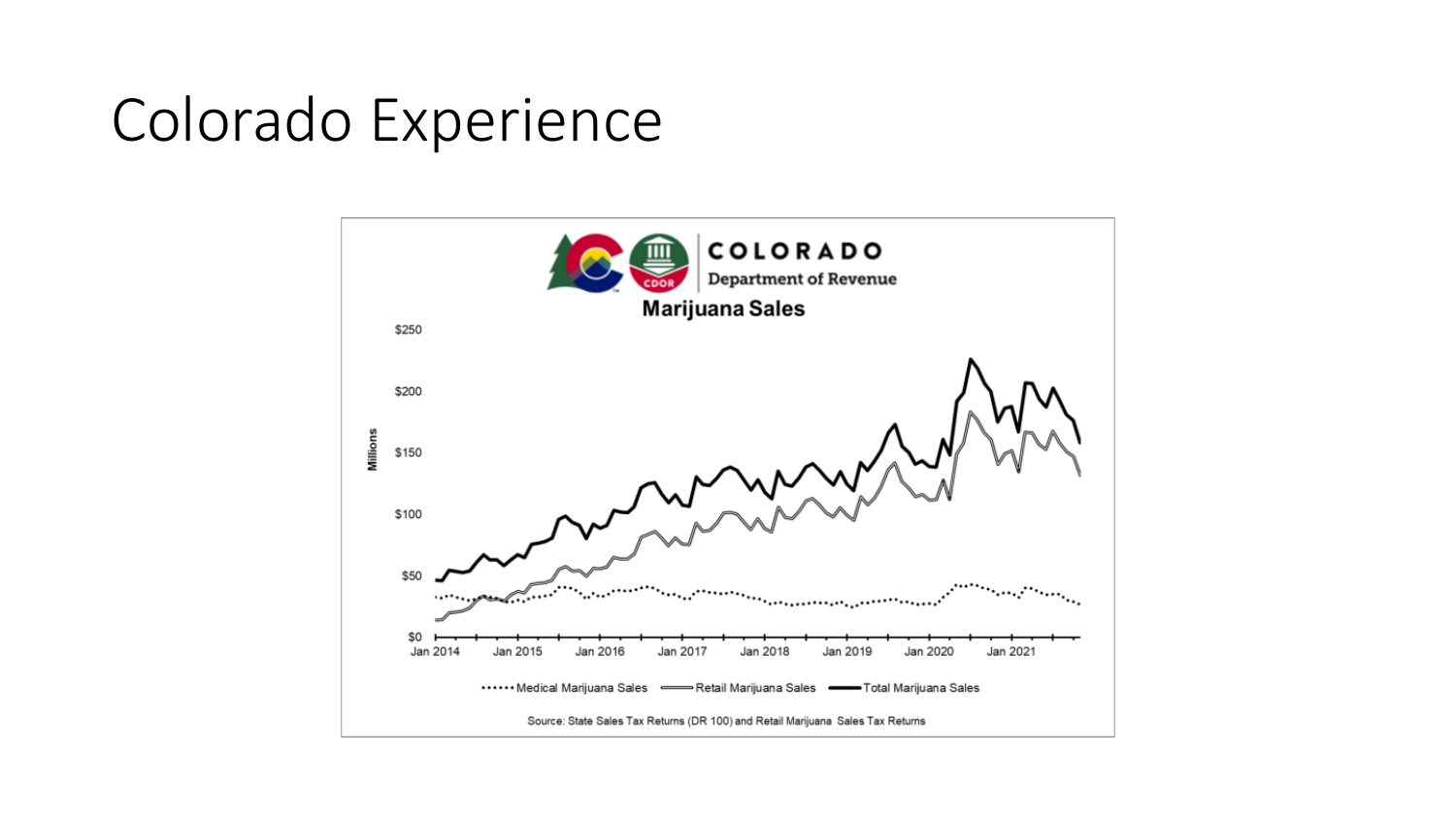#### Colorado Cannabis Sales….

| Marijuana Sales  |                                  |                                      |
|------------------|----------------------------------|--------------------------------------|
| Calendar Year    | Marijuana Sales by Calendar Year | Total Marijuana Sales Since Jan 2014 |
| 2014             | \$683,523,739                    | \$683,523,739                        |
| 2015             | \$995,591,255                    | \$1,679,114,994                      |
| 2016             | \$1,307,203,473                  | \$2,986,318,467                      |
| 2017             | \$1,507,702,219                  | \$4,494,020,686                      |
| 2018             | \$1,545,691,080                  | \$6,039,711,766                      |
| 2019 (Jan - Feb) | \$244,282,134                    | \$6,283,993,900                      |

Updated April 2019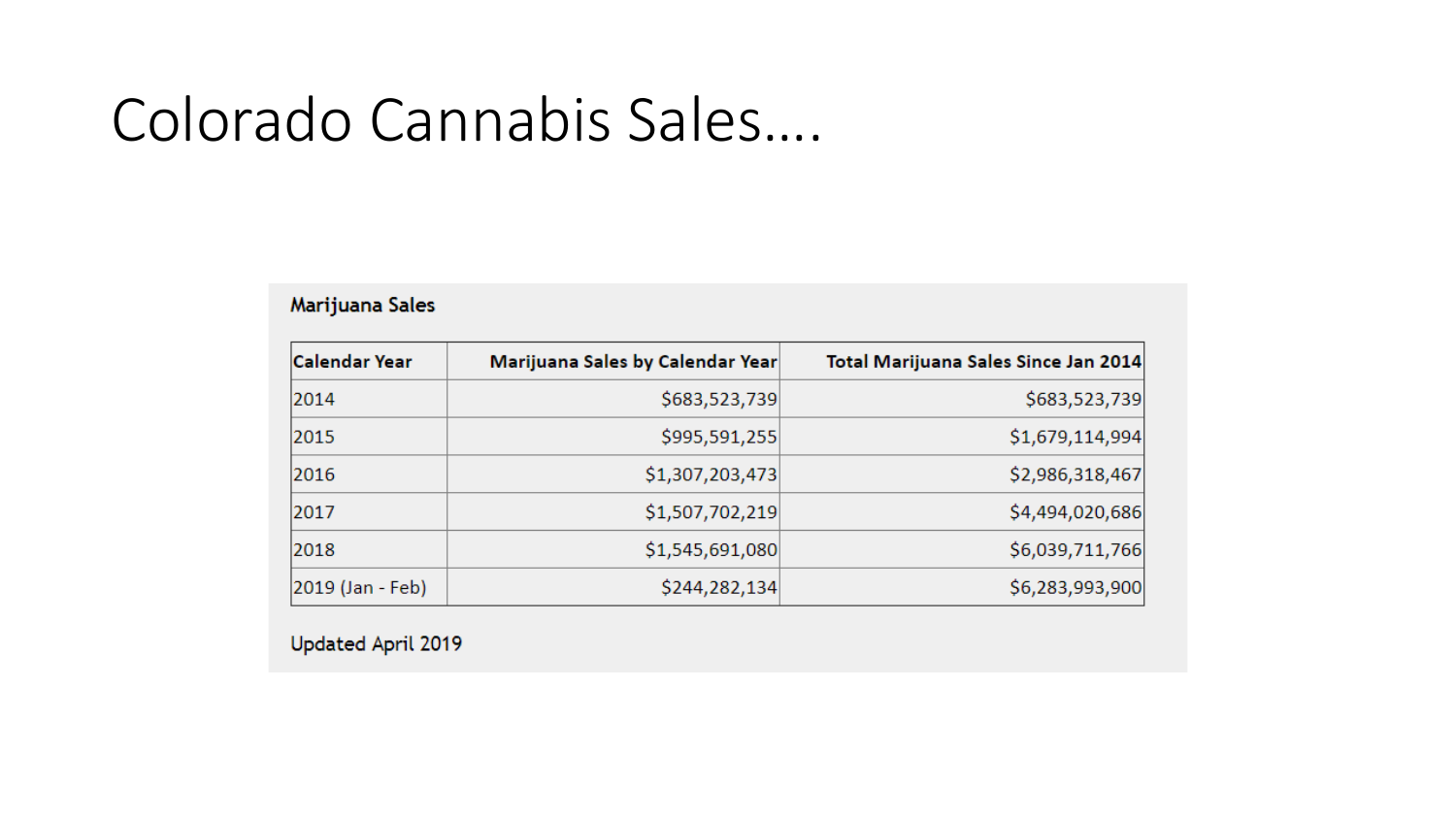#### Safe to Drive?





**SOURCE:** National Highway Traffic Safety Administration, Fatality Analysis Reporting System (FARS), 2006-2011 and Colorado Department of Transportation 2012-2016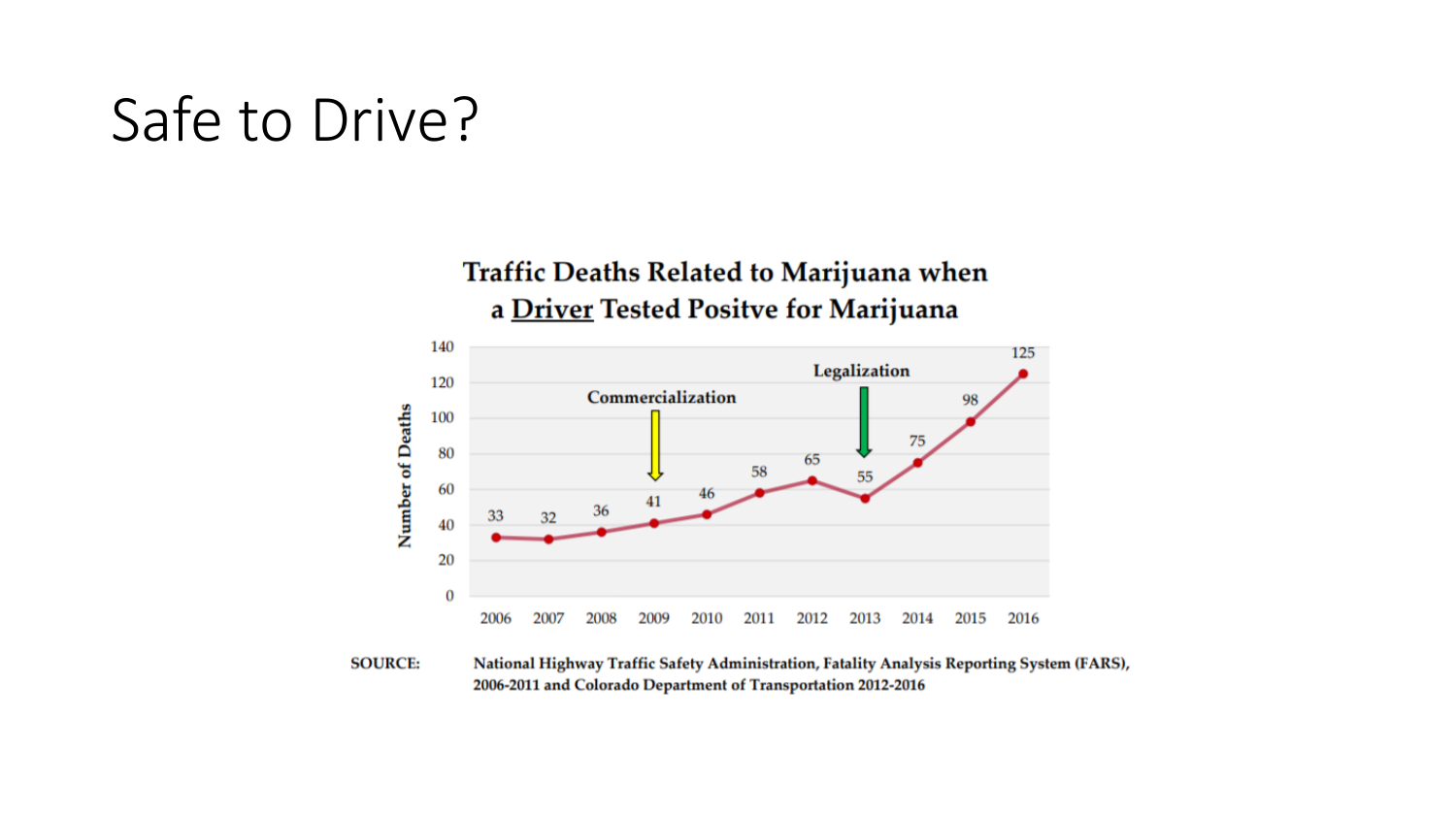

**SOURCE:** National Highway Traffic Safety Administration, Fatality Analysis Reporting System (FARS), 2006-2011 and Colorado Department of Transportation 2012-2016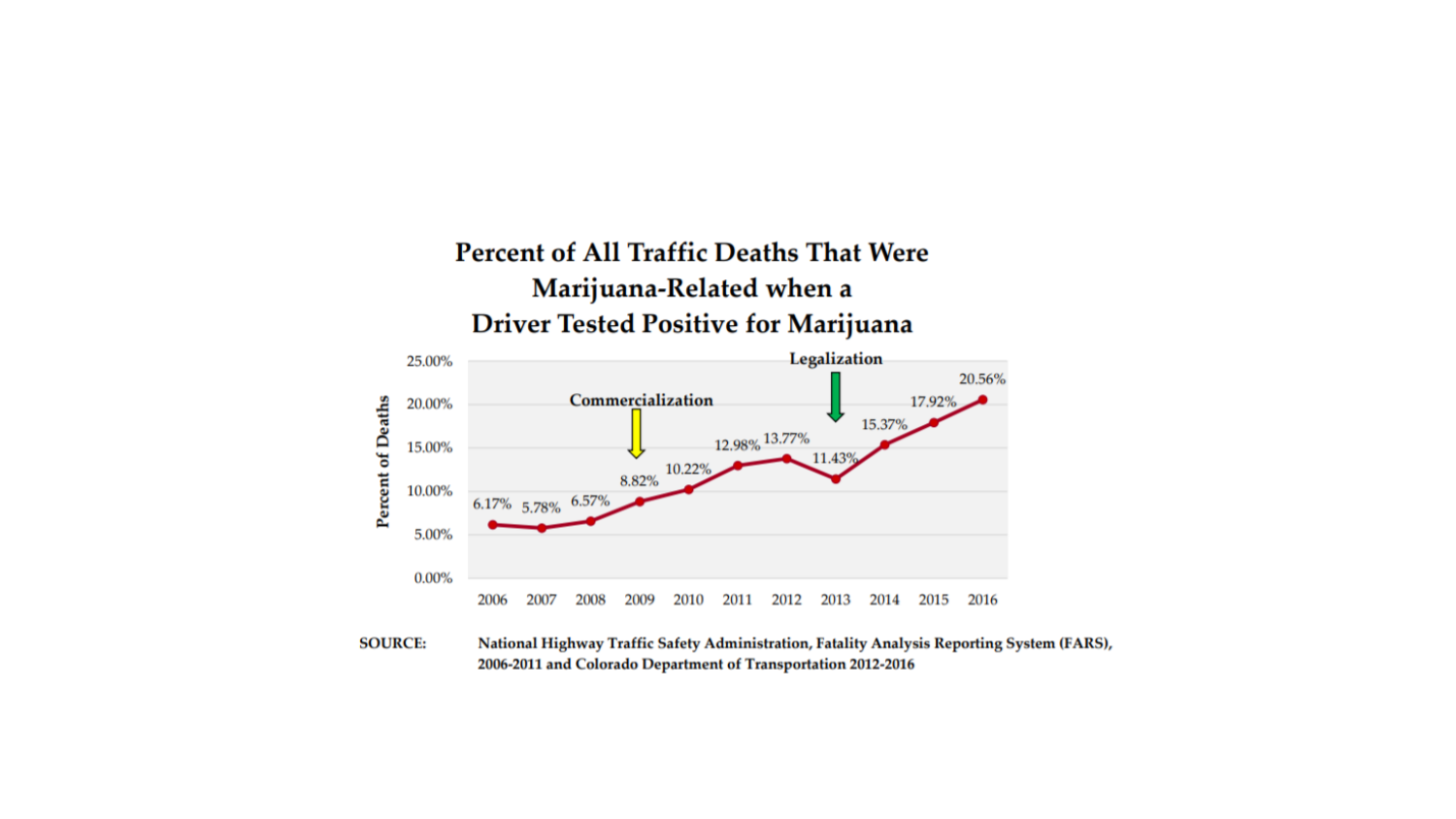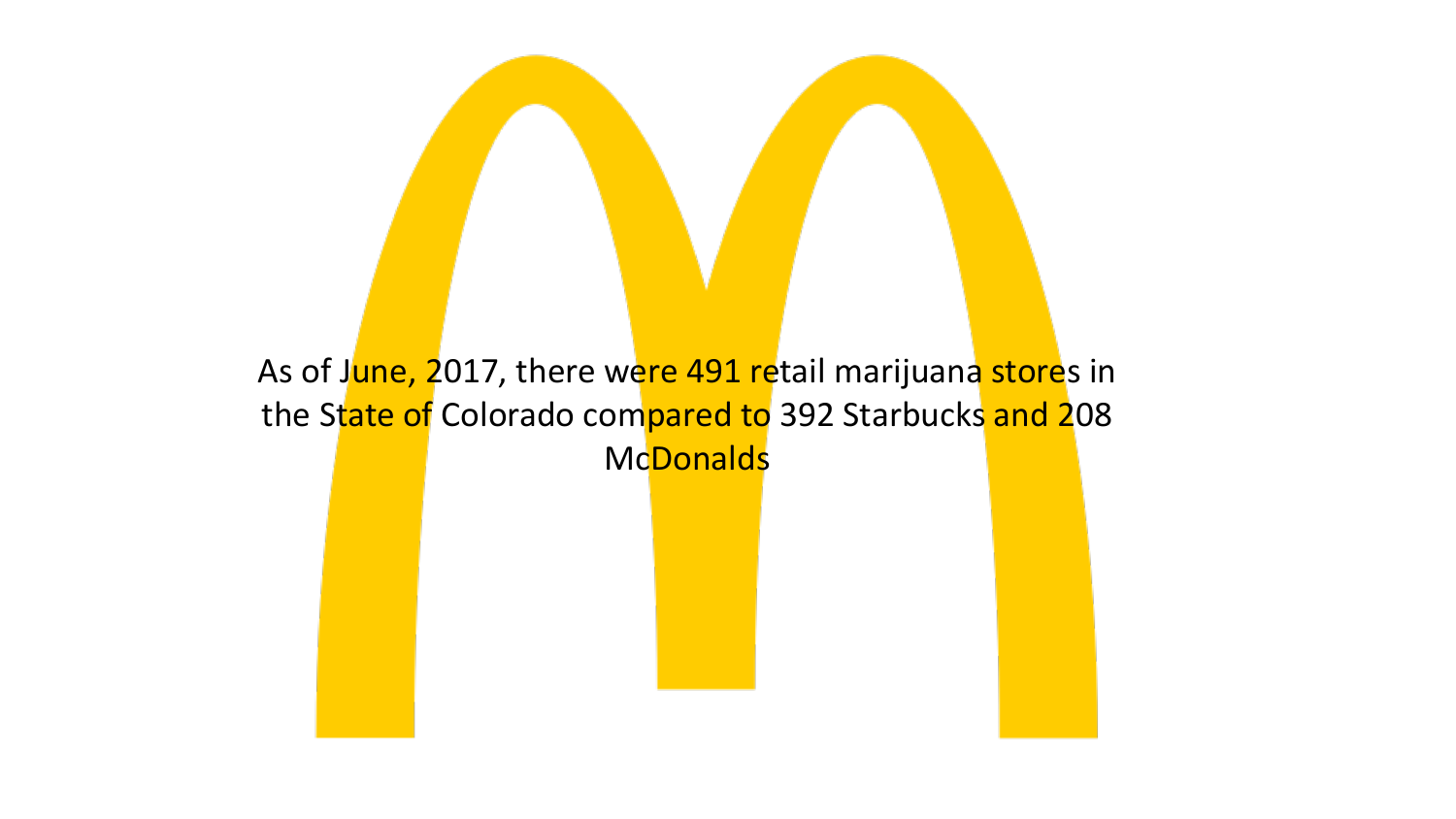#### OHIO

- Sales Figures (as of 1/24/2022)
- 78,632 lbs. of plant material
- 7,014,697 units of manufactured product
- \$690.1 million in product sales
- 5,145,342 total receipts
- Through Nov. 19, the Ohio State Highway Patrol recorded 1,311 traffic crashes involving marijuana, which was already up about 1.2% from all of 2019, according to agency data.
- The state patrol said there have been 10,807 crashes involving impaired drivers of all kinds through mid-November, or about 83% of last year's<br>total.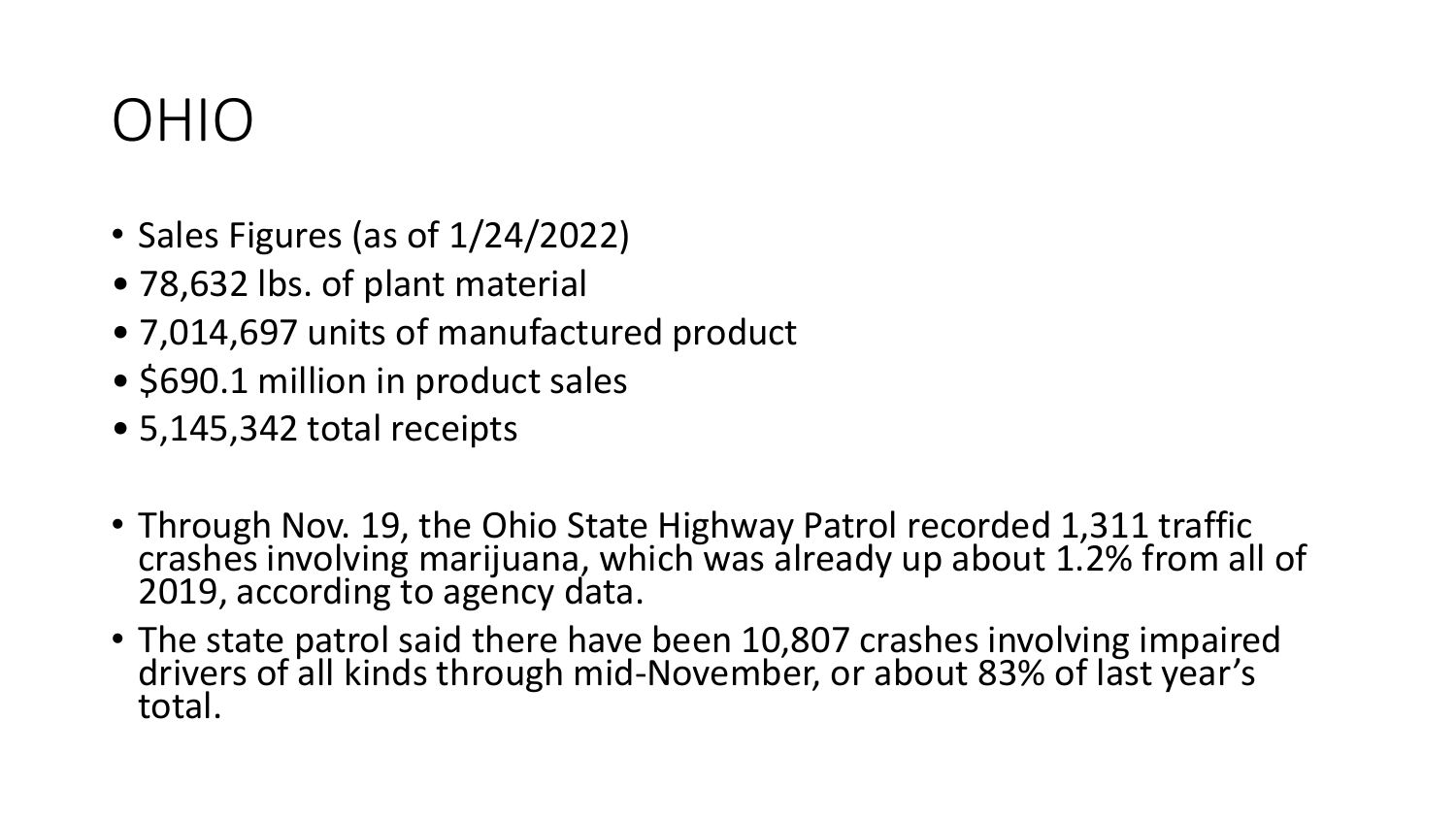#### Work, POT, and other "fun substances."

• The U.S. Substance Abuse and Mental Health Services Administration estimated in 2007 that 8.4% of full-time workers had engaged in some type of illicit drug use within the preceding month.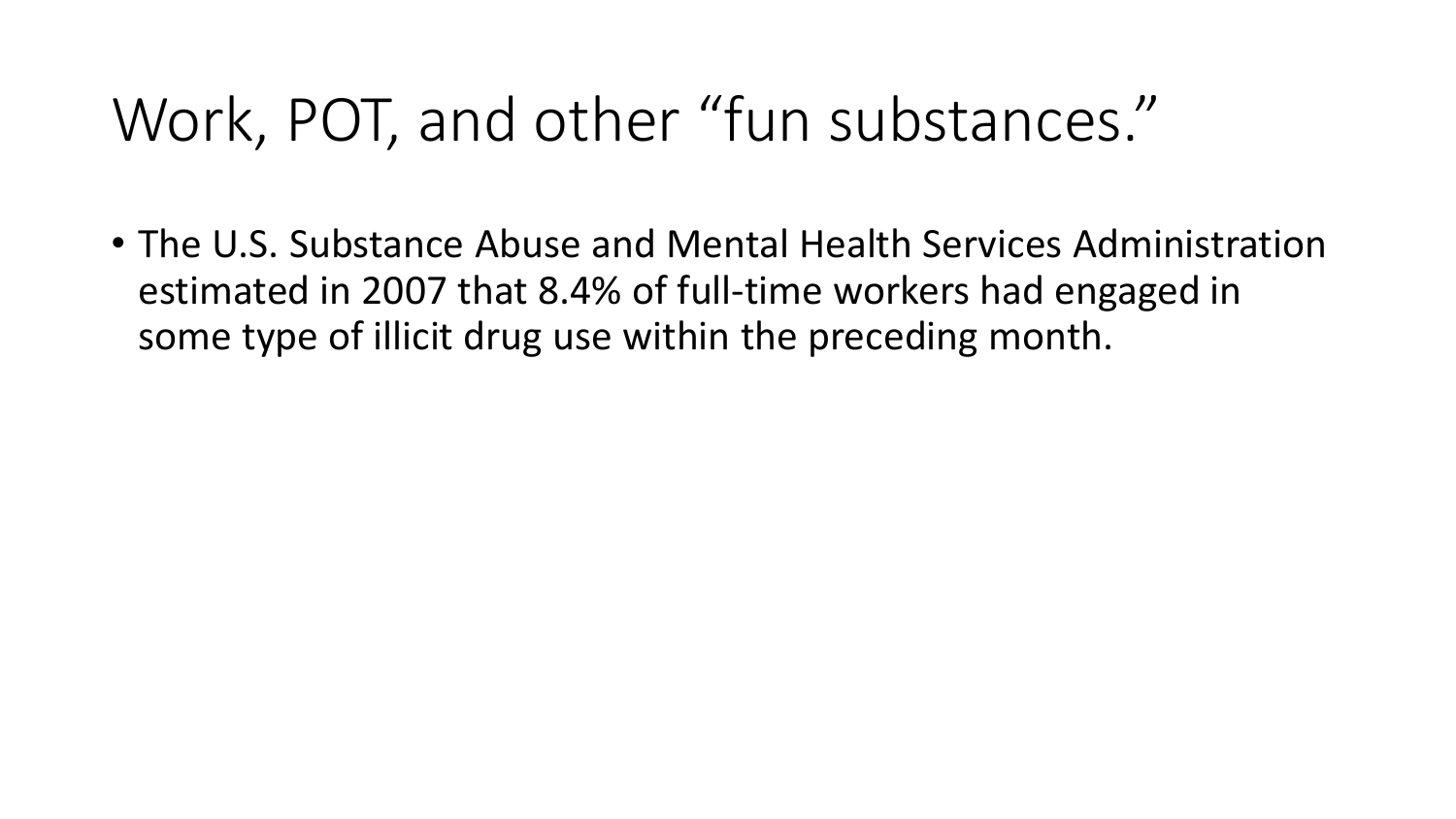#### • "OSHA strongly supports measures that contribute to a drug-free environment and reasonable programs of drug testing within a comprehensive workplace program for certain workplace environments, such as those involving safety-sensitive duties like operating machinery. Such programs, however, need to also take into consideration employee rights to privacy. Although there are no regulations specific to the topic, protection from drug impairment is

covered under the general duty clause."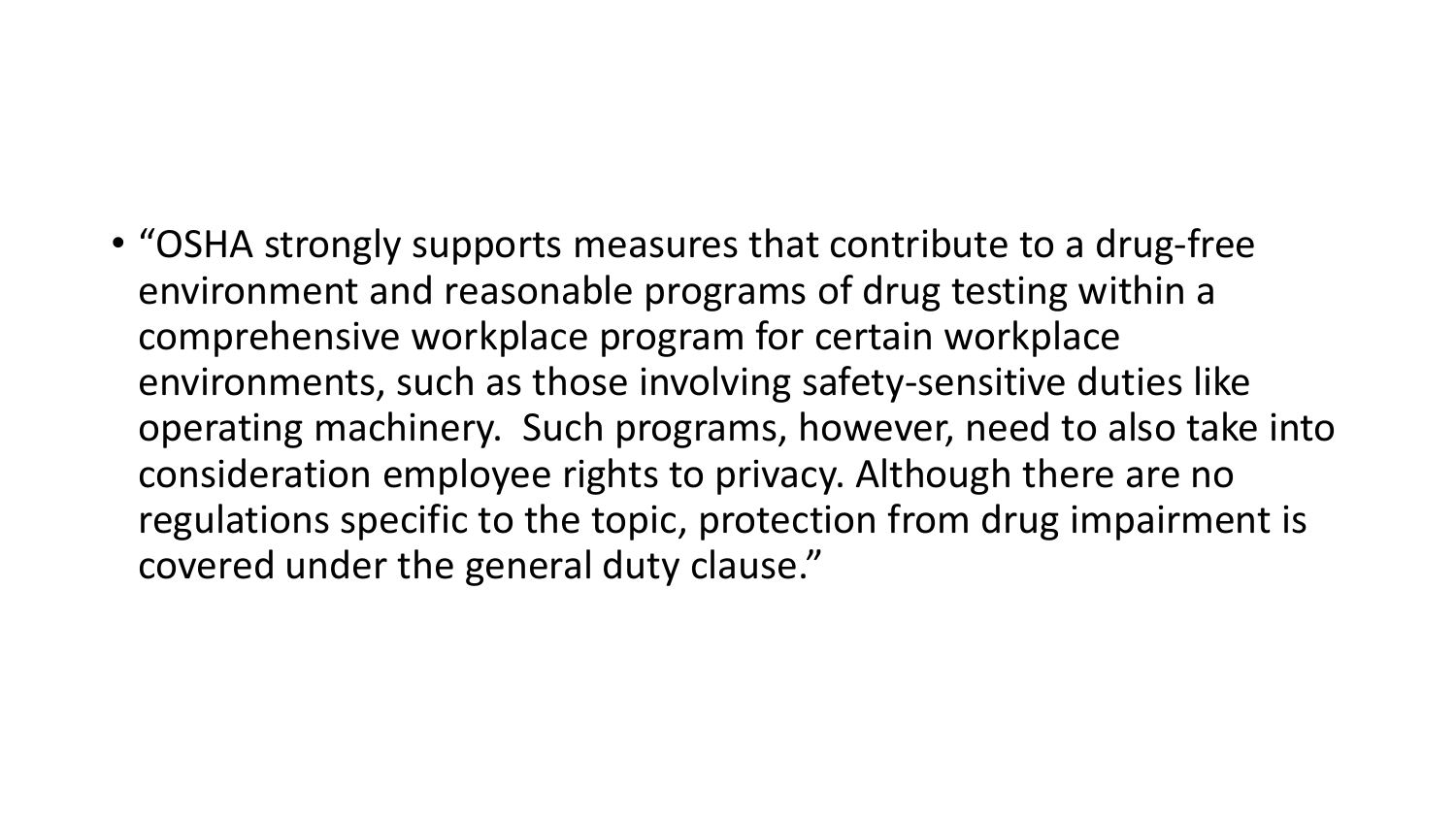"In addition to risk of injury, industry must also consider the possibility that increases in absenteeism and presenteeism may occur, as marijuana-containing products become increasingly available to workers. At present there is inadequate research to draw clear conclusions on the relationship between off-shift marijuana use and workplace safety and productivity."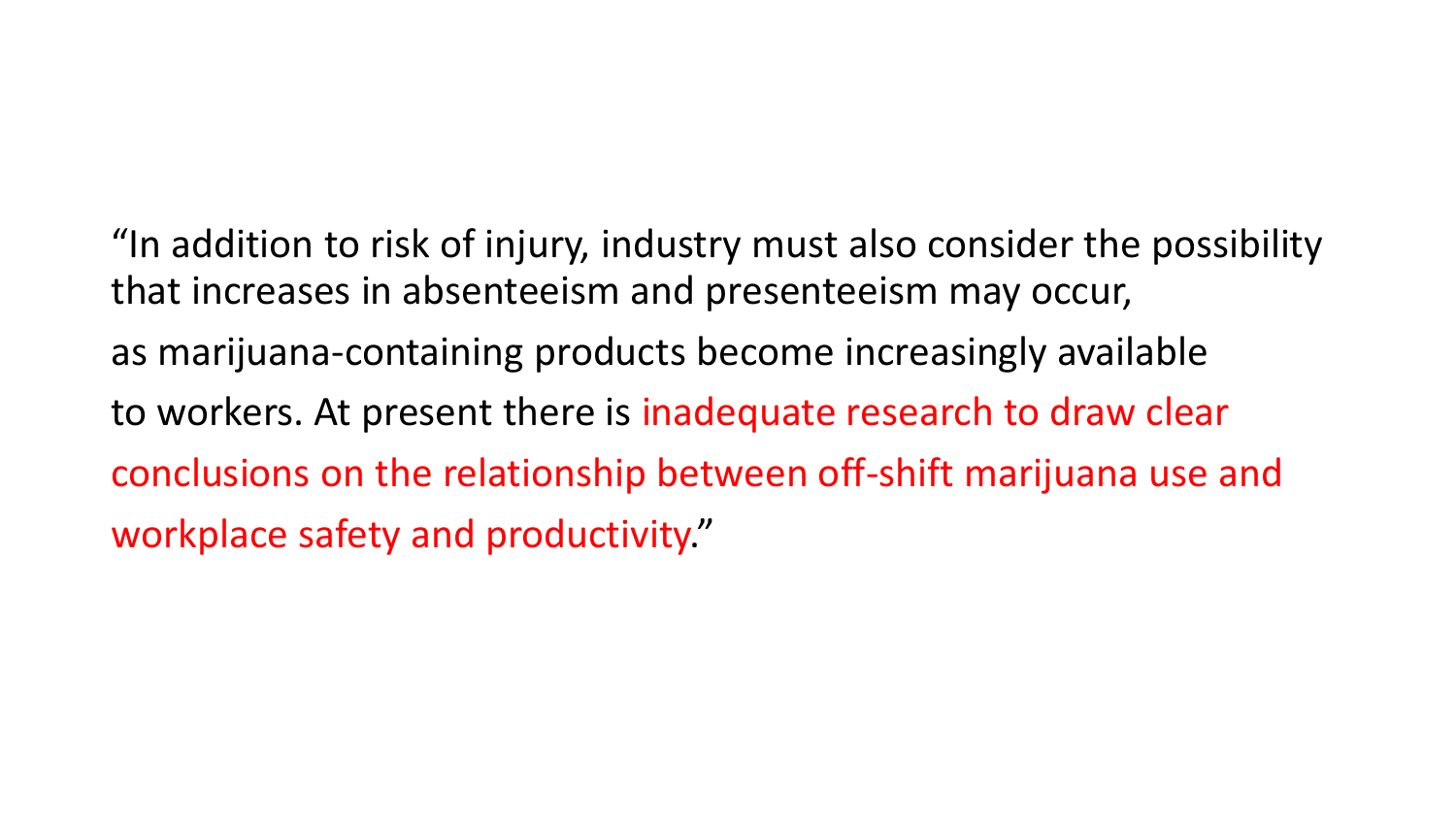#### "… occupational physicians [employers] must be alert to

the potential for devastating consequences of marijuana-related impairment. This risk was highlighted in 2013 by the allegation that illicit marijuana use was a key contributing factor in a heavy machinery accident that took the lives of six individuals."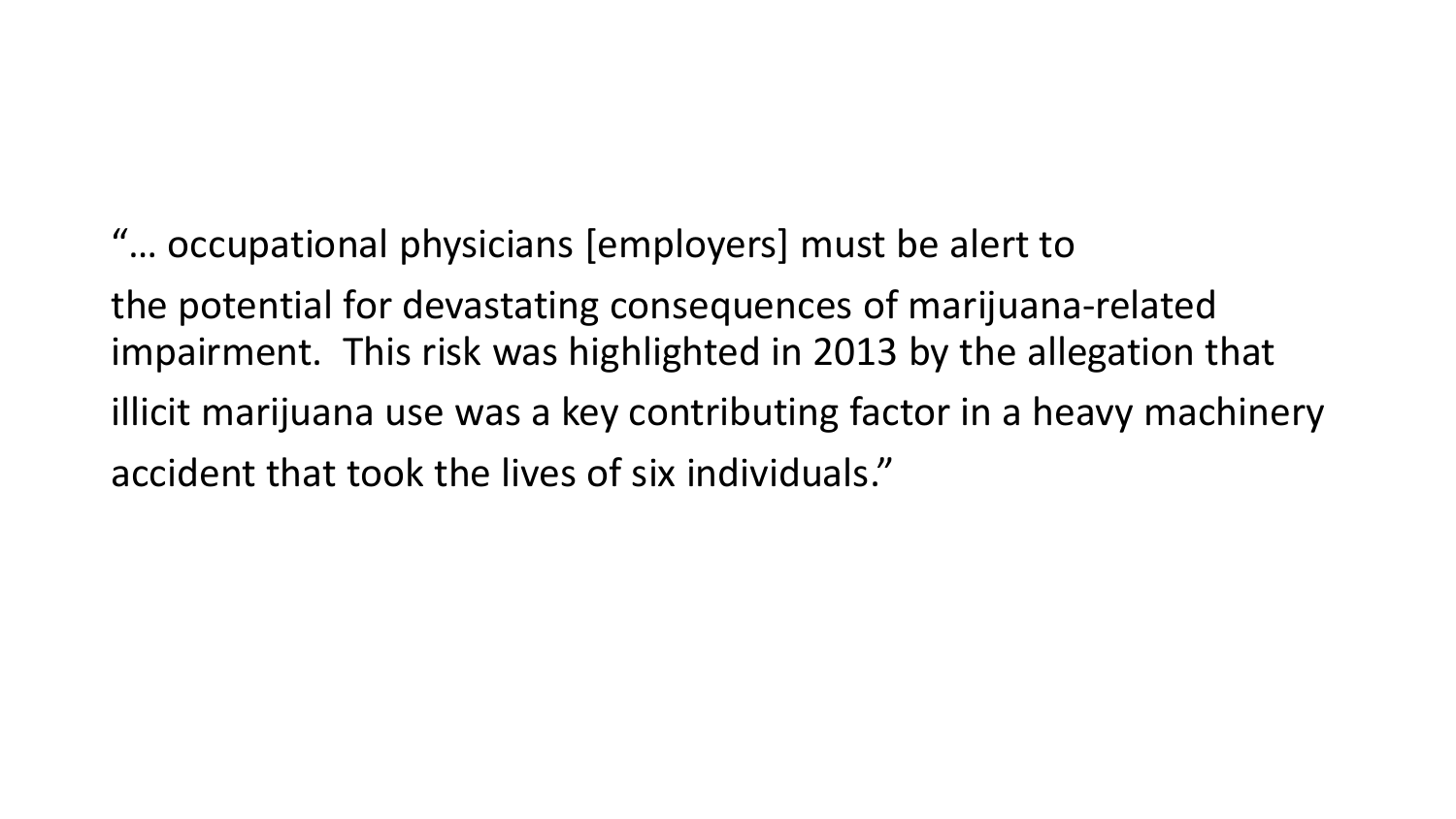The first recorded cannabis use dates to 2737 BC, by the emperor Shen Neng of China.

Historically, marijuana tea was recommended for the treatment of gout rheumatism malaria and poor memory seizures nausea/vomiting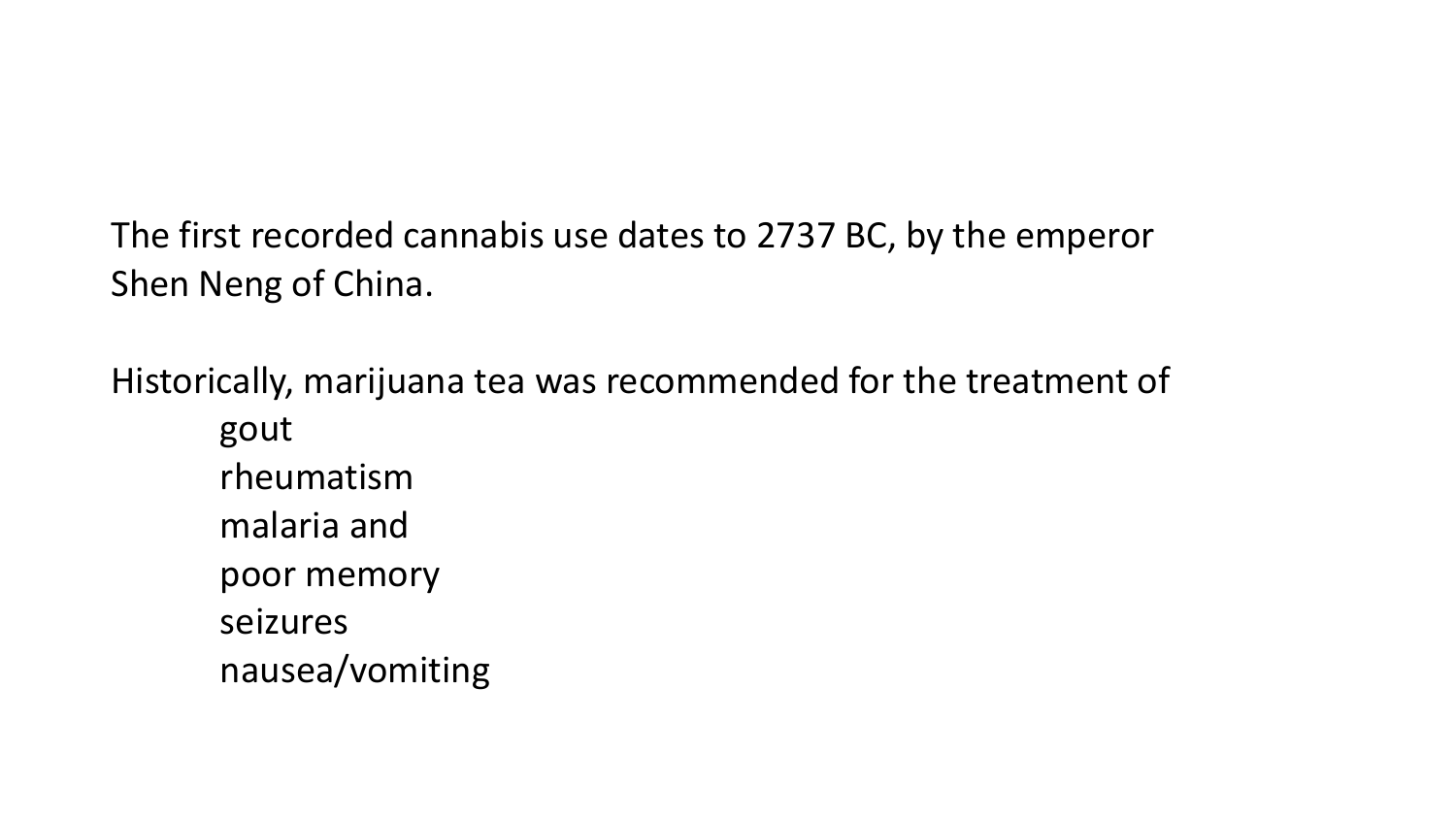#### Endocannabinoid System - Endogenous

Cannabinoids are critical for normal human physiology, specifically in the control of movement, pain, appetite, memory, immunity, and inflammation.

Despite a growing body of evidence that cannabinoids are medicinally useful, the emergence of a restrictive legal environment stunted both research and application during the twentieth century, ultimately resulting in the withdrawal of support for its use in the care for human disease.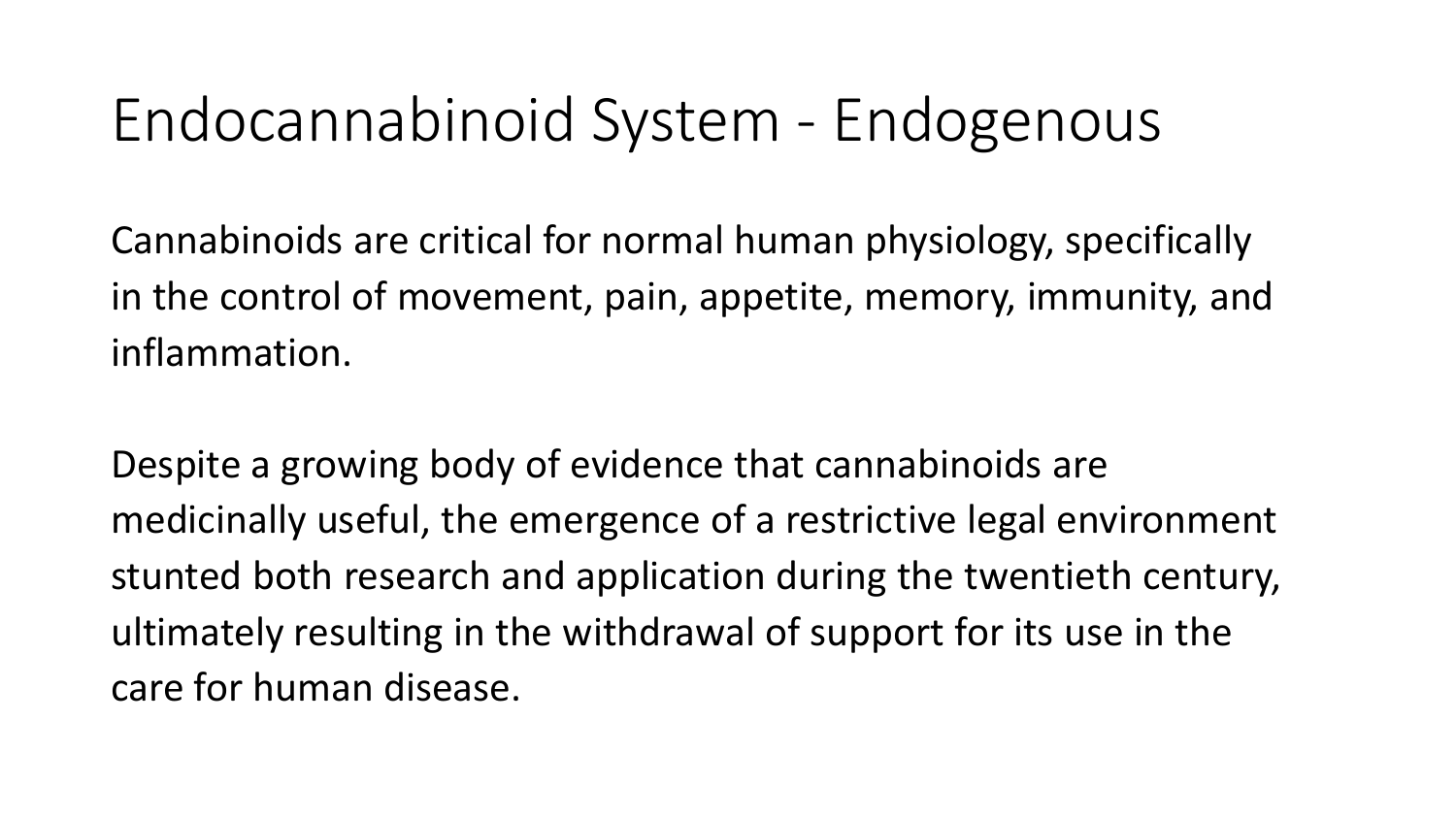#### "Side-Effects"

Negative effect of cannabis on learning and memory, in addition to deficits in attention, concentration, and abstract reasoning.

Research demonstrates that acute cannabis consumption is associated with an increased risk of a motor vehicle crash, and especially for fatal collisions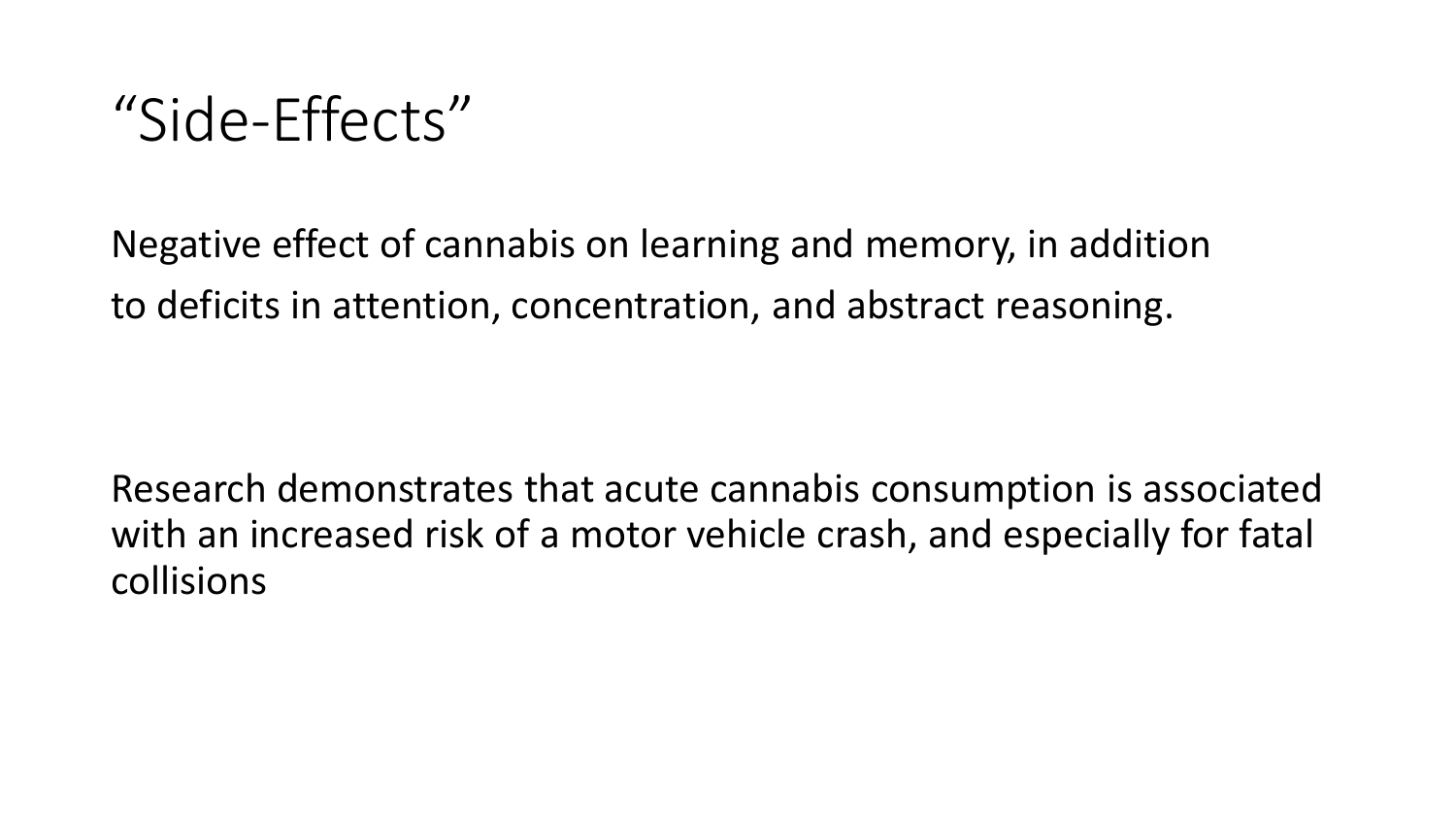There has been some testing in the airline industry that correlates with driving impairment. In one simulator study, the number of aileron, elevator, and throttle changes, the magnitude of control changes, variation from the center of the runway on landing, and lateral and vertical deviation from an ideal glideslope and center line over the final mile of the landing approach were all impaired at 1, 4, and 24 hours after consumption of marijuana.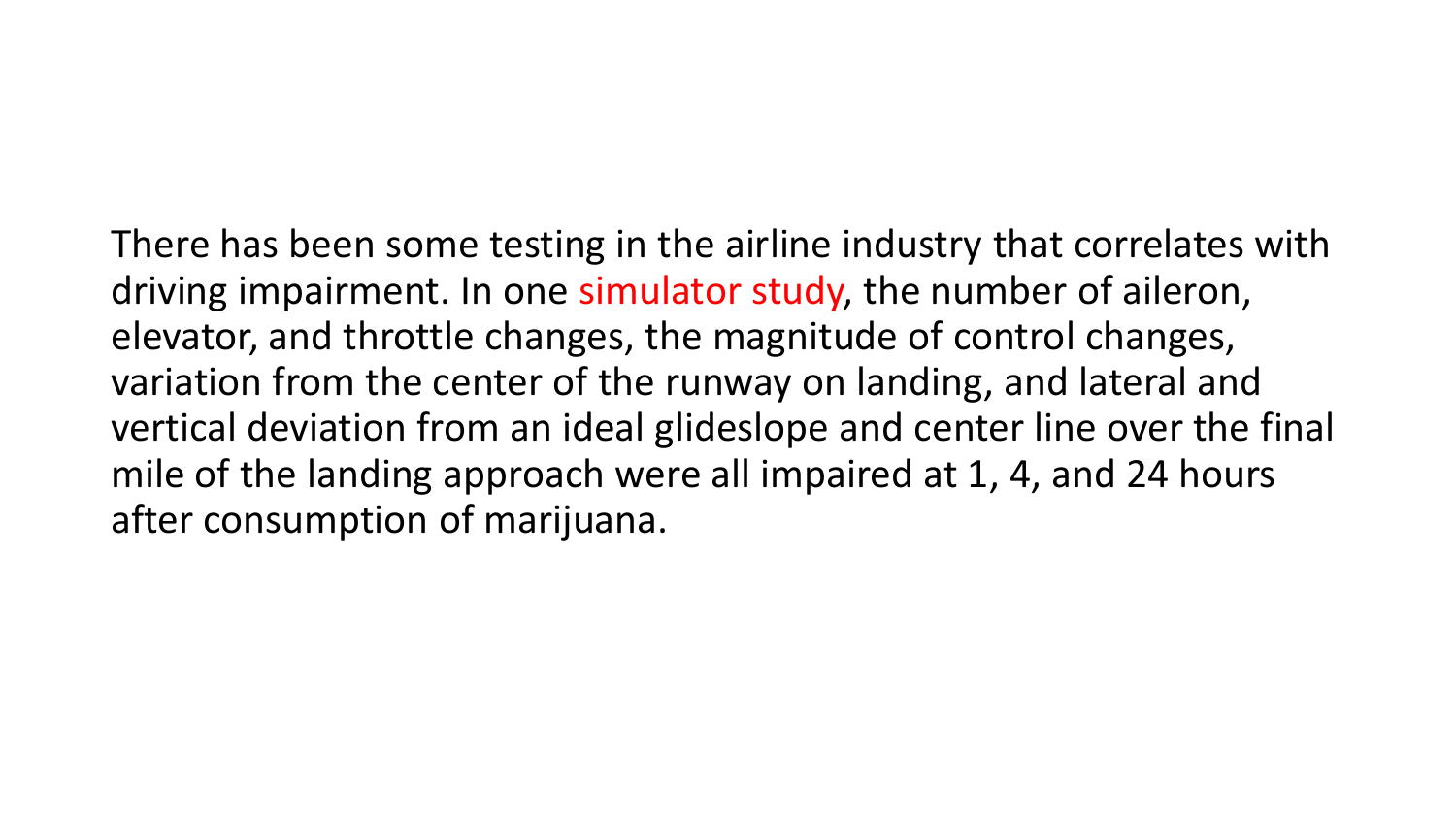Journal of Applied Psychology 1990, Vol 75, No.6, 629-630

*An Evaluation of Preemployment Drug Testing*

Jacques Normand et. al.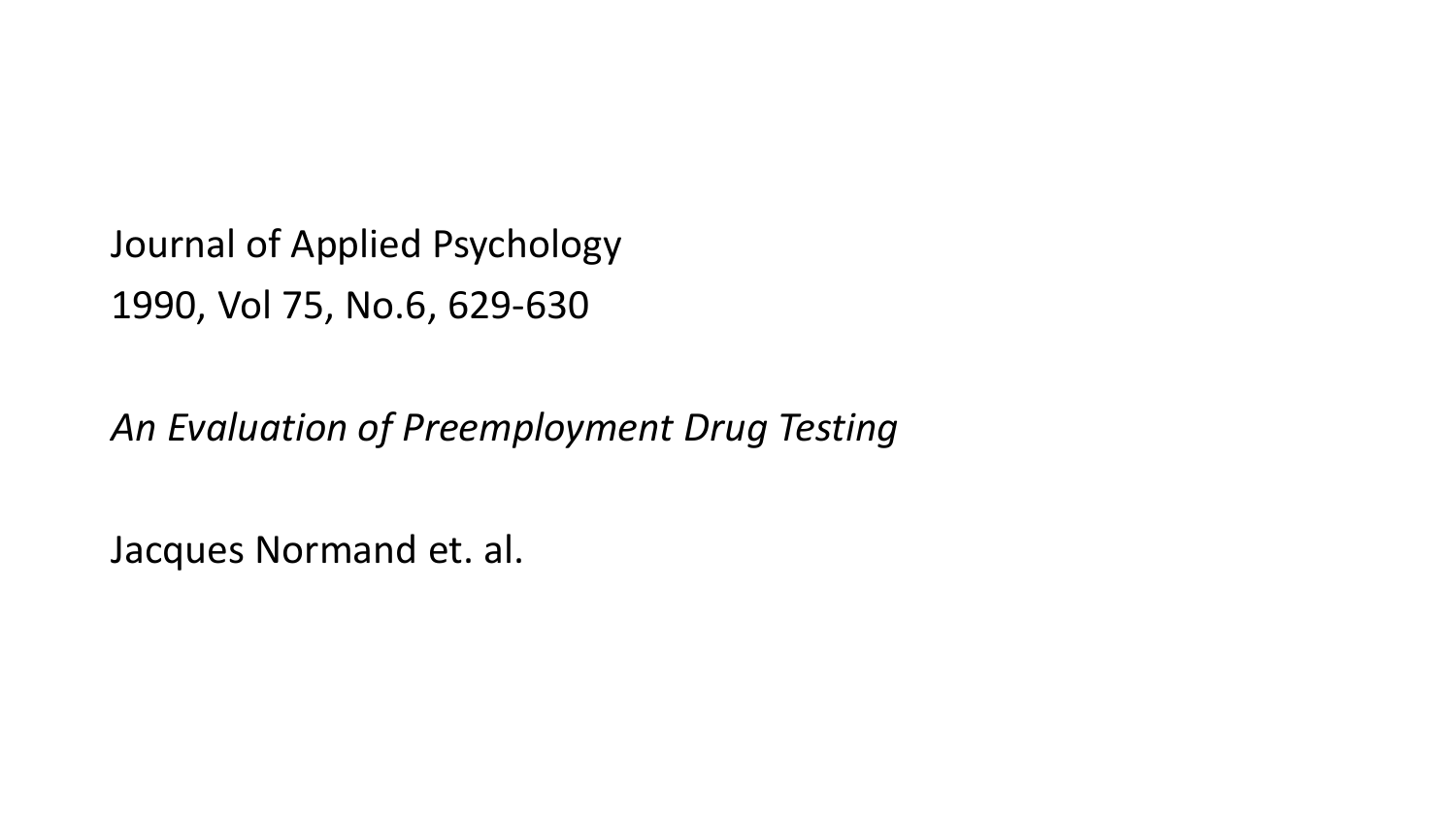#### • **Abstract**

- Blind longitudinal study of 5,465 job applicants
- Urine tested for illicit drugs
- Employees who had tested positive for illicit drugs had an absenteeism rate 59.3% higher than employees who had tested negative
- Employees who had tested positive also had a 47% higher rate of involuntary turnover than employees who had tested negative
- No significant associations were detected between drug-test results and measures of injury and accident occurrence.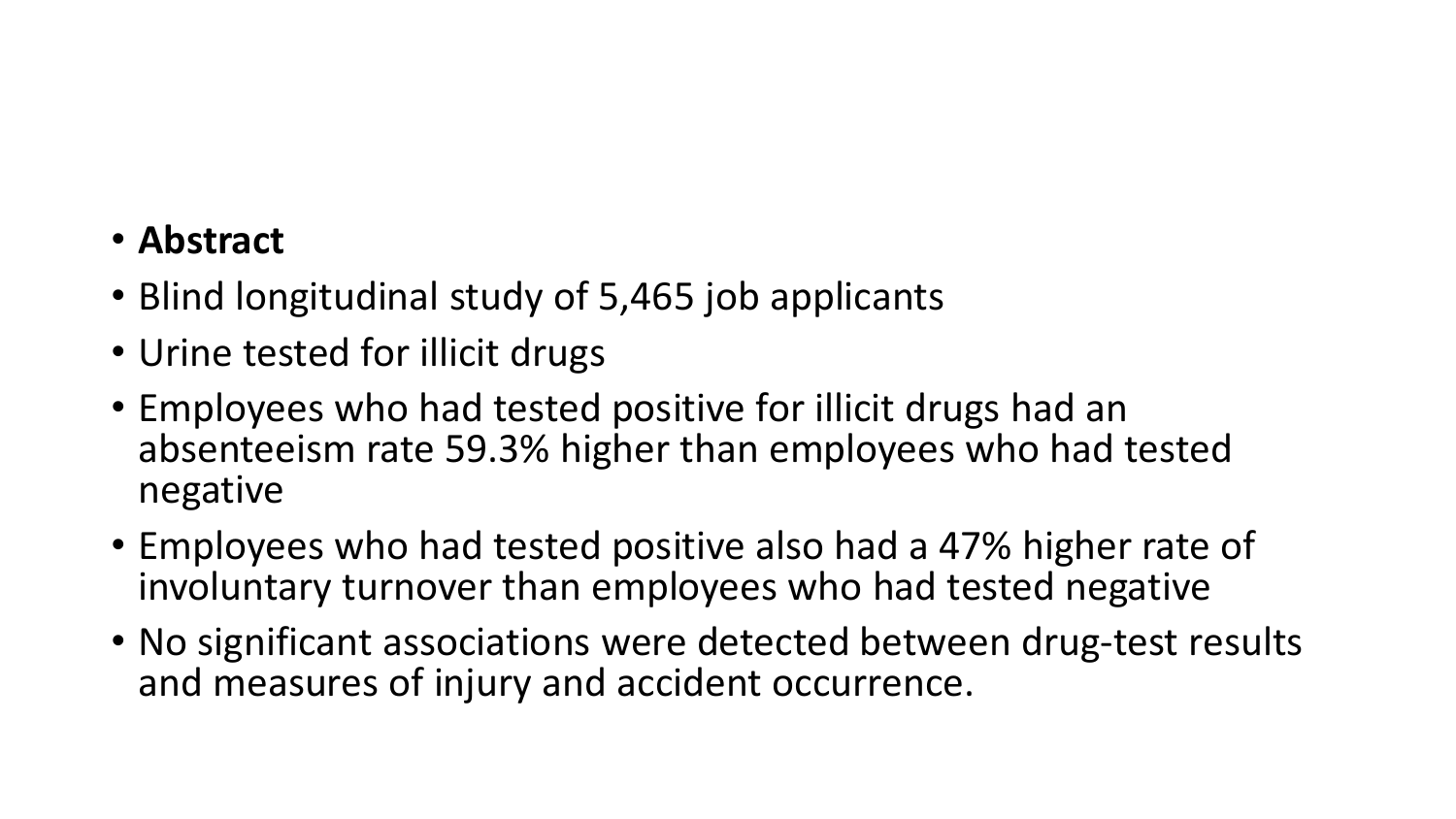#### Impairment at the Workplace

- Observation of impairment
	- Erratic behavior conflict, overreaction, moodiness
	- Physical features slurred speech, red eyes, dilated/pinpoint pupils, "odor"
	- Job performance unsafe activities, tardiness, absenteeism etc
- Response to impairment
	- Clear policy and procedures
		- Process of identifying AND referral (drug and alcohol testing, medical evaluation)
	- Document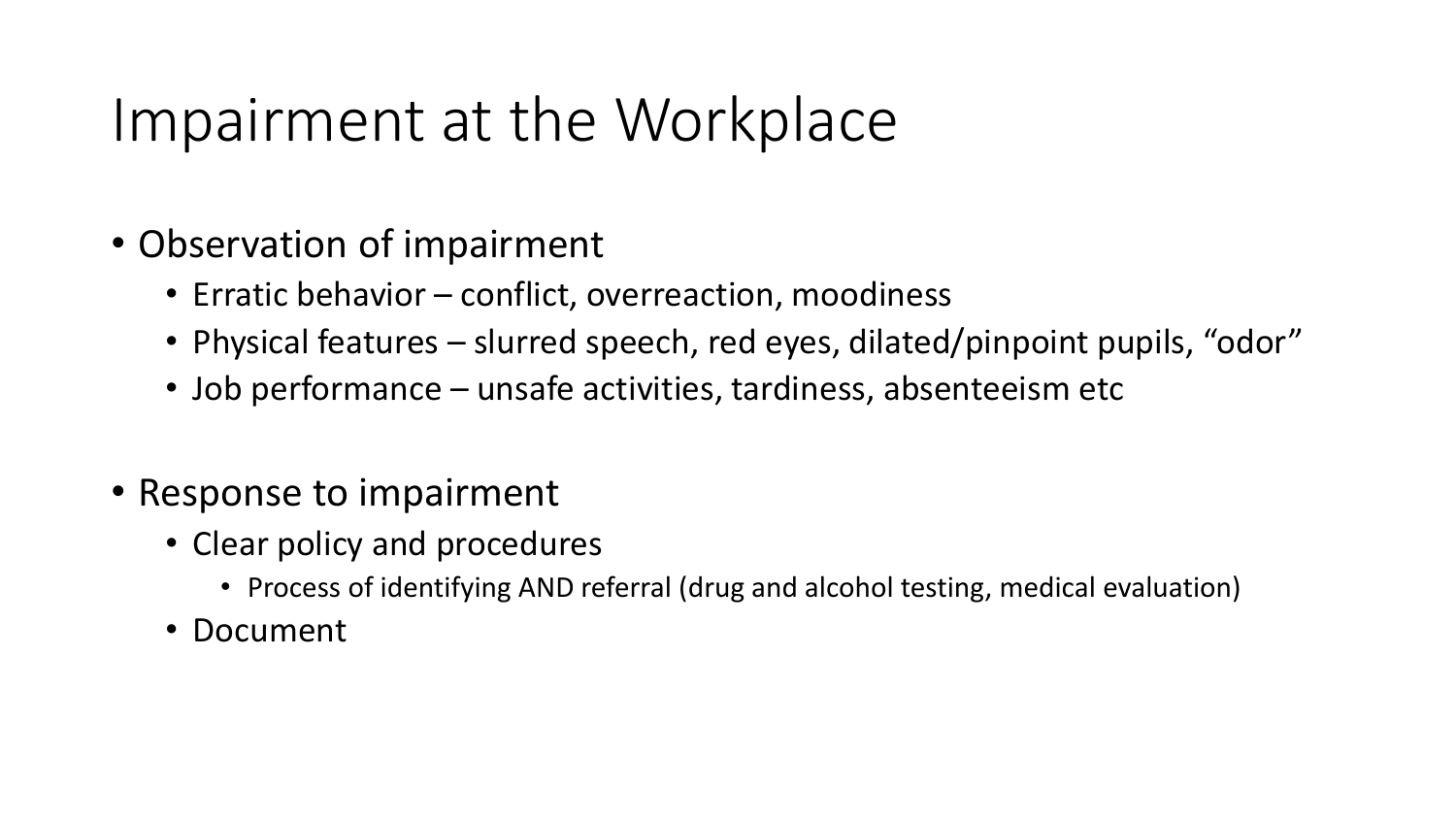## What does this do?

• It points to magnetic North

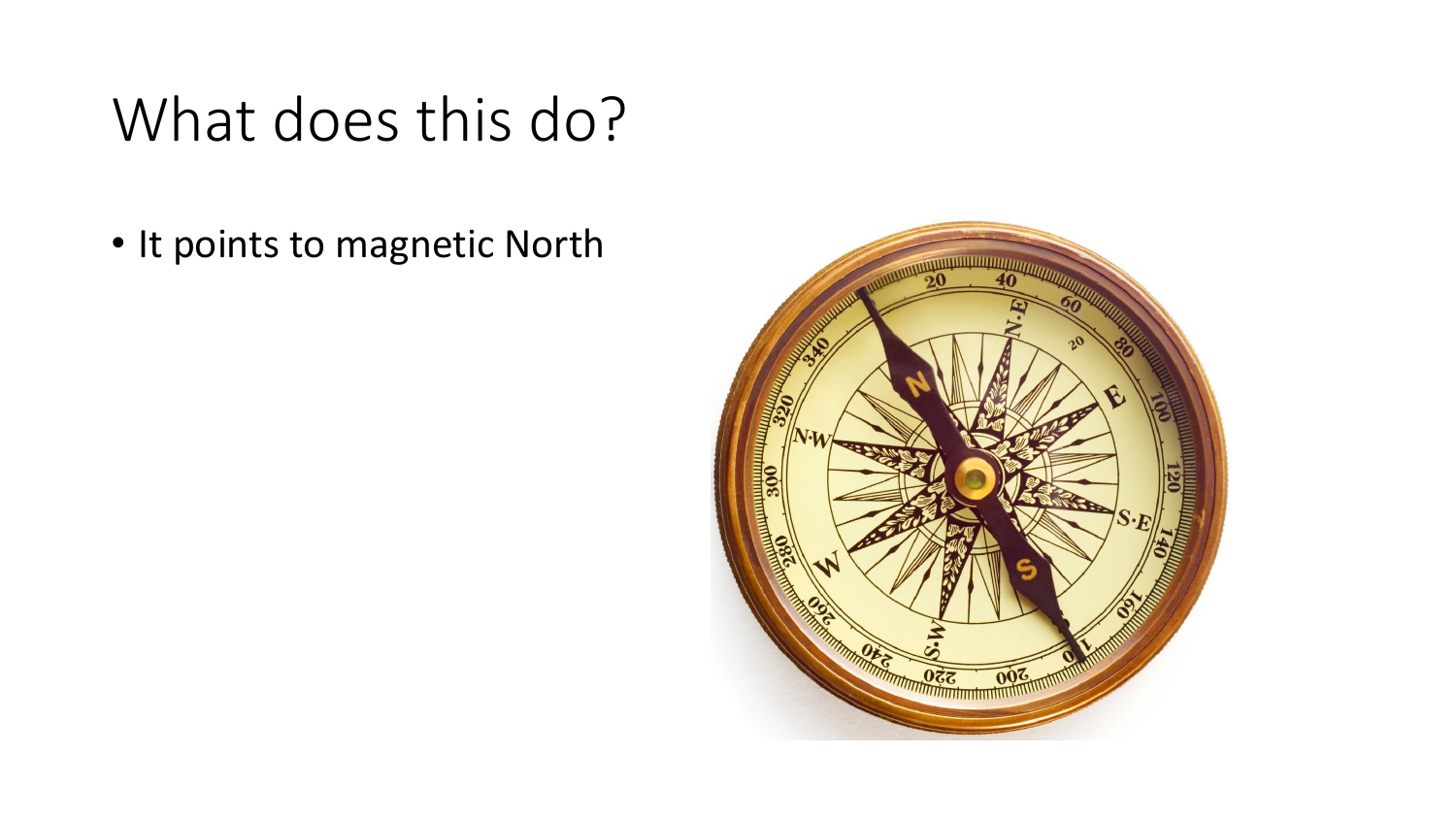## Drug Tests and Impairment

- Remember
	- A urine drug test reveals the presence of a drug or metabolite > than the cutoff level
	- The drug test does NOT equal/correlate with impairment
	- The drug or metabolite concentration in the urine does not correlate with use per se
	- Blood tests for THC tend to correlate with impairment
		- Blood 1ng/mL risk of crash is 2.18 times greater
		- Blood 5ng/mL risk of crash is 4.72 time greater
	- Some states have defined impairment under marijuana when the blood level of THC  $>$  5ng/mL.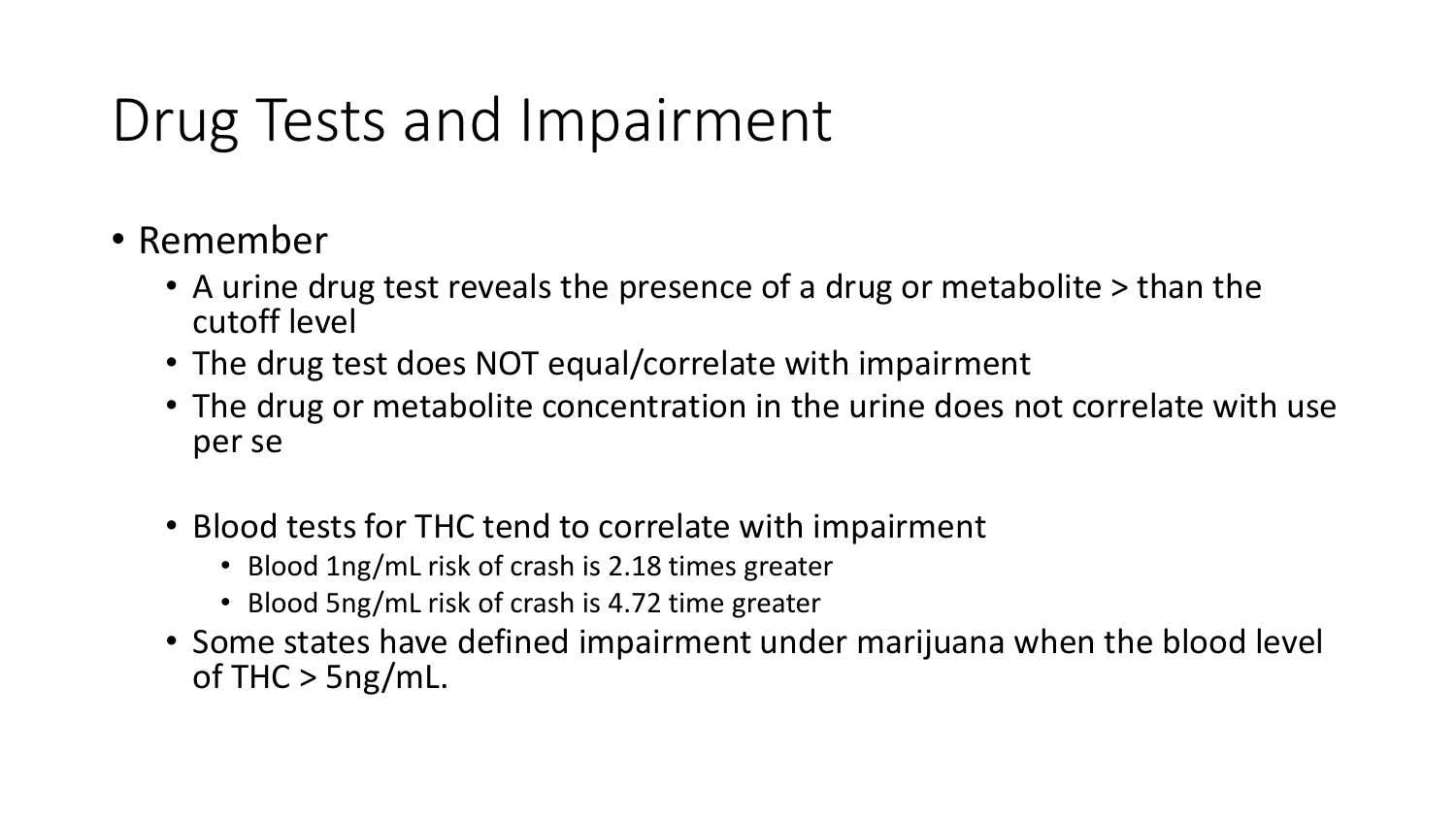## Medical Review Officers (MRO)

- Physicians who are "trained to interpret" urine toxicology tests.
- Serve as a "gate-keeper" for the drug test review process.
- Because marijuana is a scheduled I drug, any test reported with a positive marijuana will be reported as positive (if the donor does not have a valid medical reason for the non-negative test).
- The donor will be advised to inform their employer, or potential employer, if they have a marijuana "card/recommendation."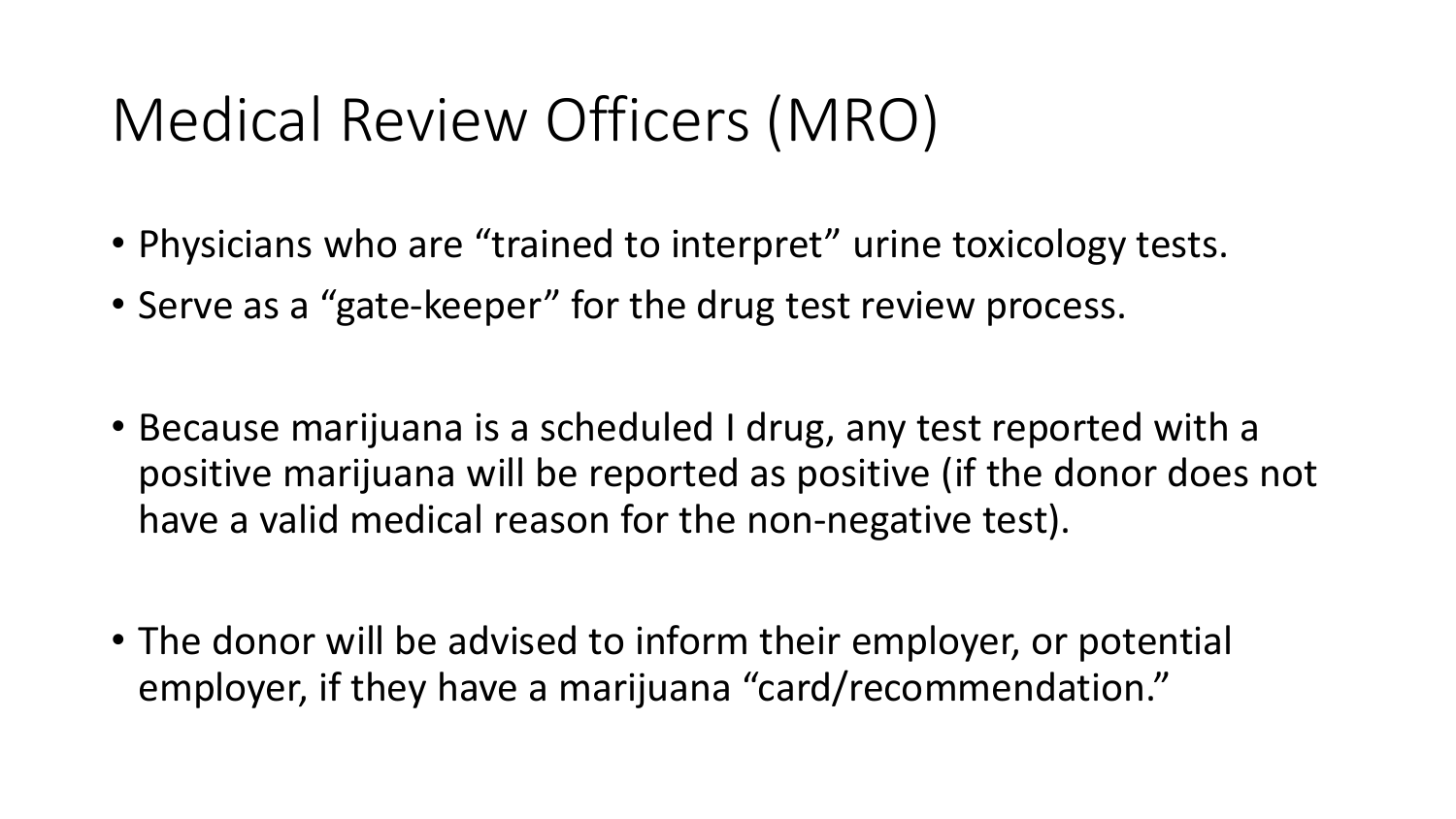## Where are we going?

• "In the midst of the growing **[marijuana](https://www.rollingstone.com/t/marijuana/)** decriminalization movement, New York City's city council has **[passed a groundbreaking bill](https://www.nytimes.com/2019/04/11/nyregion/marijuana-drug-testing-nyc.html)** that would prevent most employers from requiring job applicants to undergo marijuana drug tests."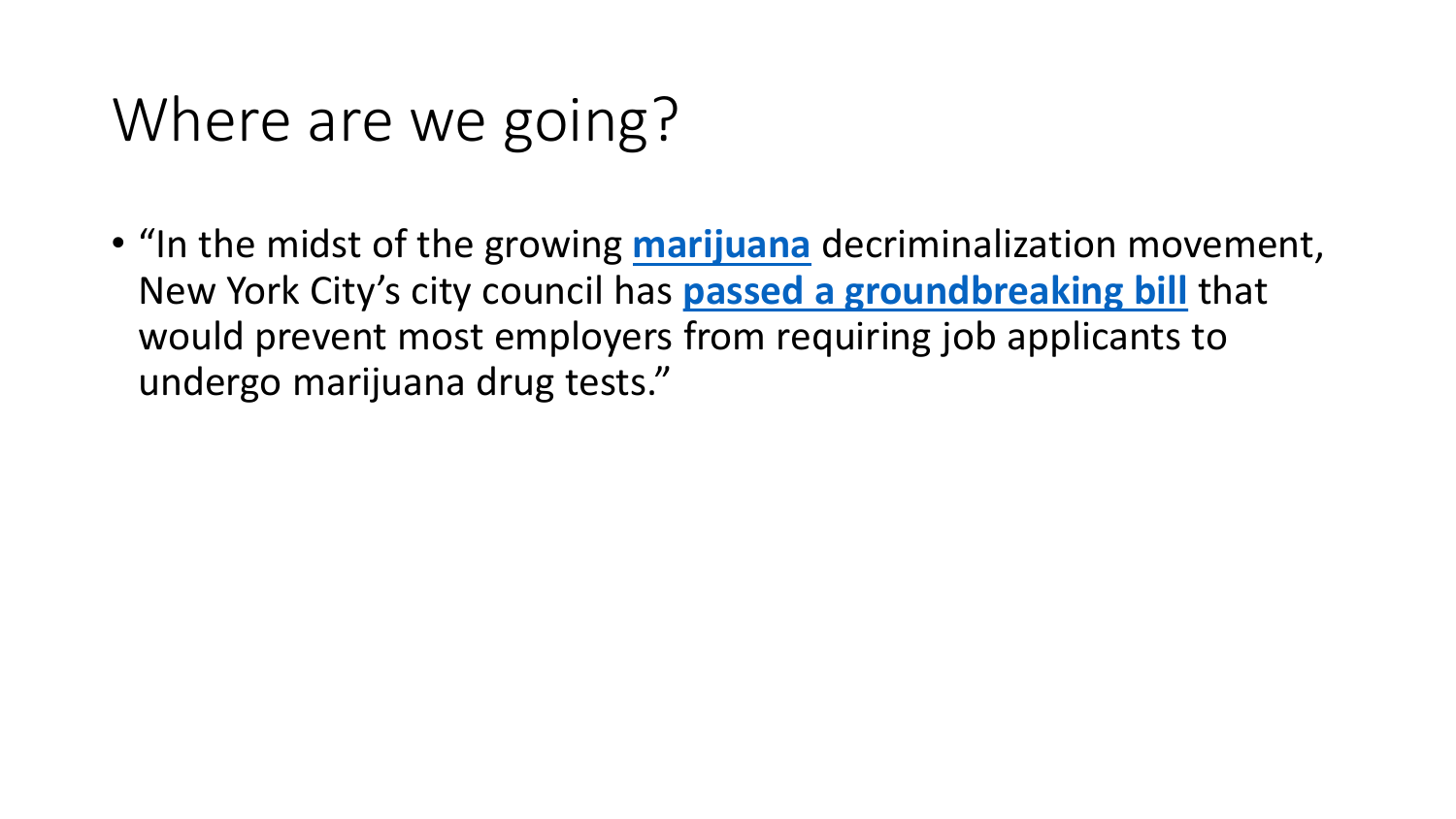#### • When it comes to off-duty medical marijuana use, the states are divided. About 20 states prohibit employers from discriminating against medical marijuana cardholders or from firing employees for testing positive for marijuana due to off-duty use. Some of these states also require employers to reasonably accommodate an employee who needs medical marijuana to treat a medical condition—for example, by allowing an employee to start work later in the morning because she uses medical marijuana at night to treat glaucoma.

• But other states explicitly allow employers to fire employees for off-duty<br>– medical marijuana use. And some states don't clearly address the issue but courts in several of these states have sided with the employer, holding that employers can fire employees for off-duty use of medical marijuana.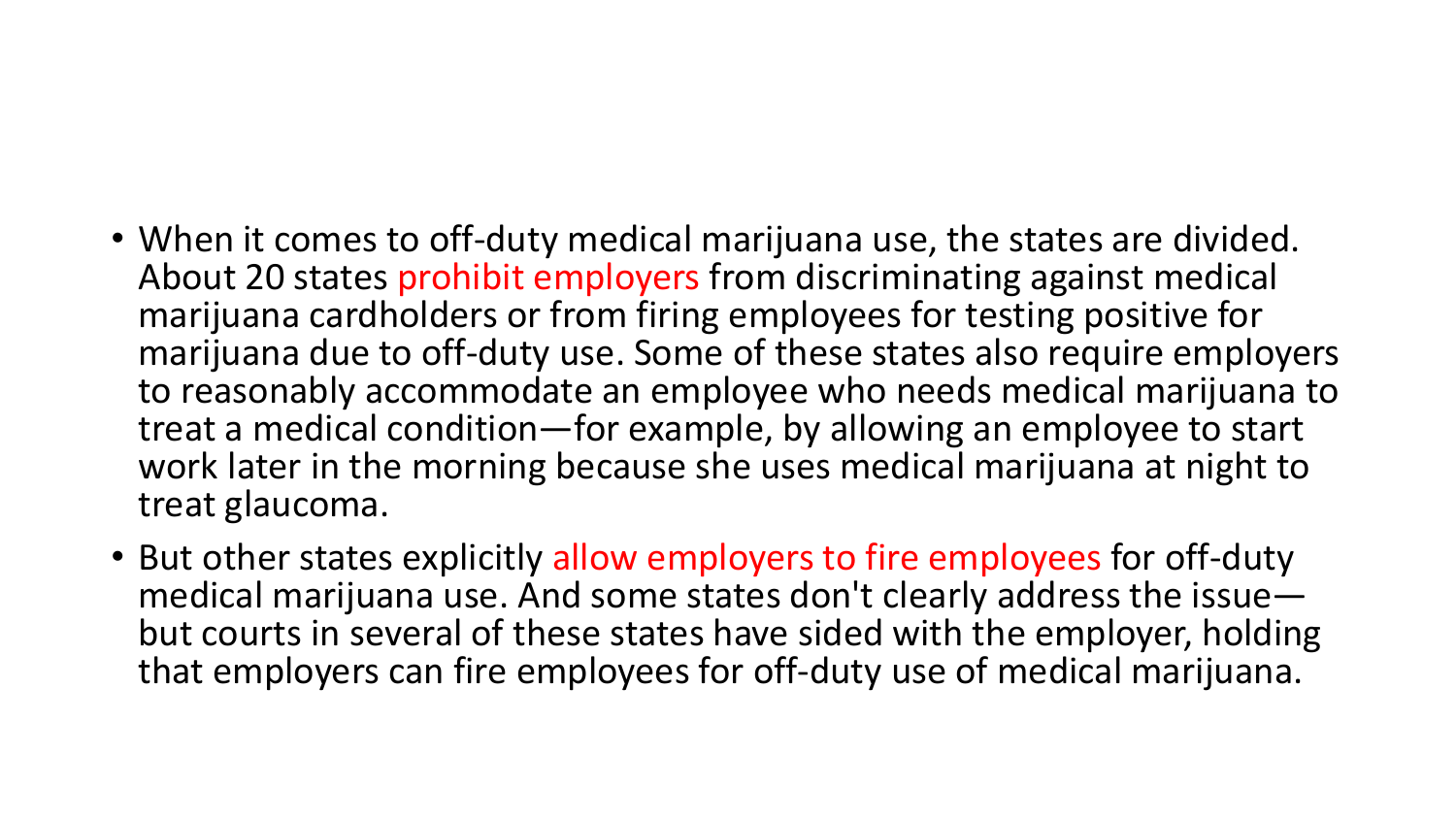• Under Ohio law, **employers are not required to permit or accommodate an employee's use**, possession, or distribution of medical marijuana in or out of the workplace. Employers can refuse to hire, discharge, and discipline an individual because that individual uses medical marijuana.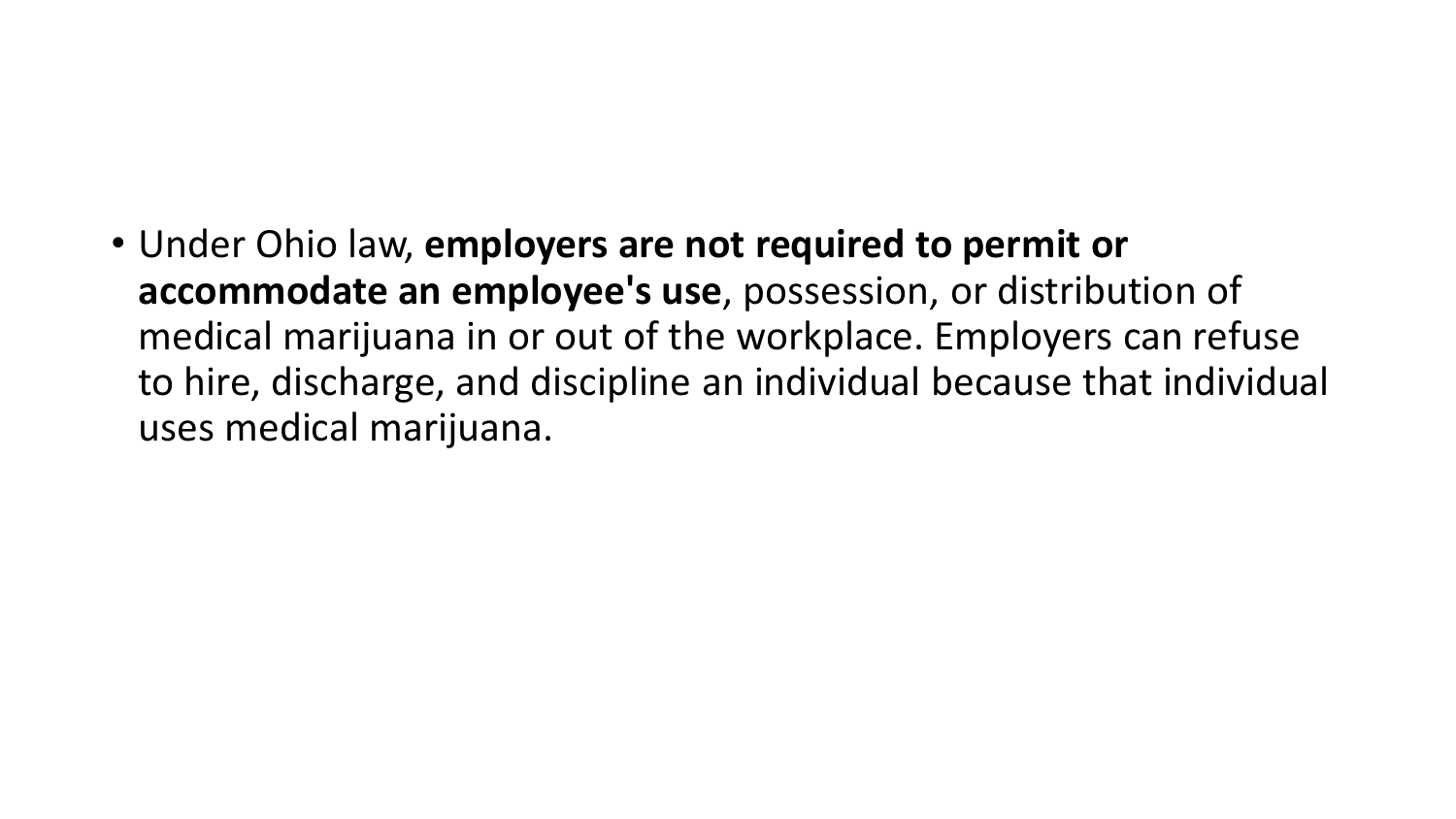#### OHIO BWC

• "The law specifies that marijuana is covered under "rebuttable presumption." In general, this means that an employee whose injury was the result of being intoxicated or under the influence of marijuana is not eligible for workers' compensation. This is the case regardless of whether the marijuana use is recommended by a physician…."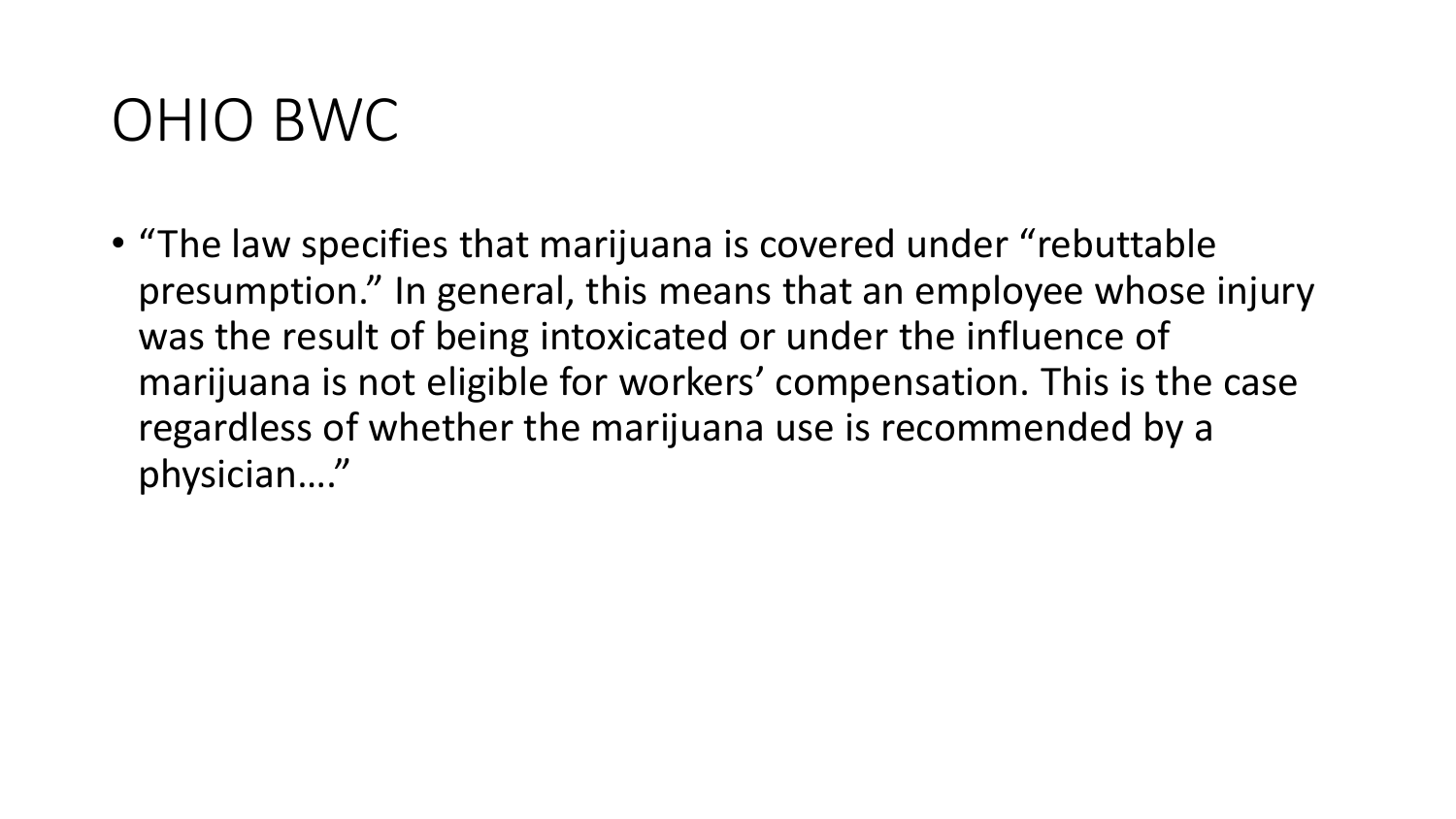#### OHIO

- FEDERAL CONTRACTOR: An employer must maintain a drug-free workplace – even free of state-authorized medical marijuana or employs workers in federal safety sensitive positions.
- An employer must also maintain a drug-free workplace if it receives a workers' compensation insurance rebate for a drug-free workplace from the Ohio Bureau of Workers' Compensation and wishes to keep receiving that rebate.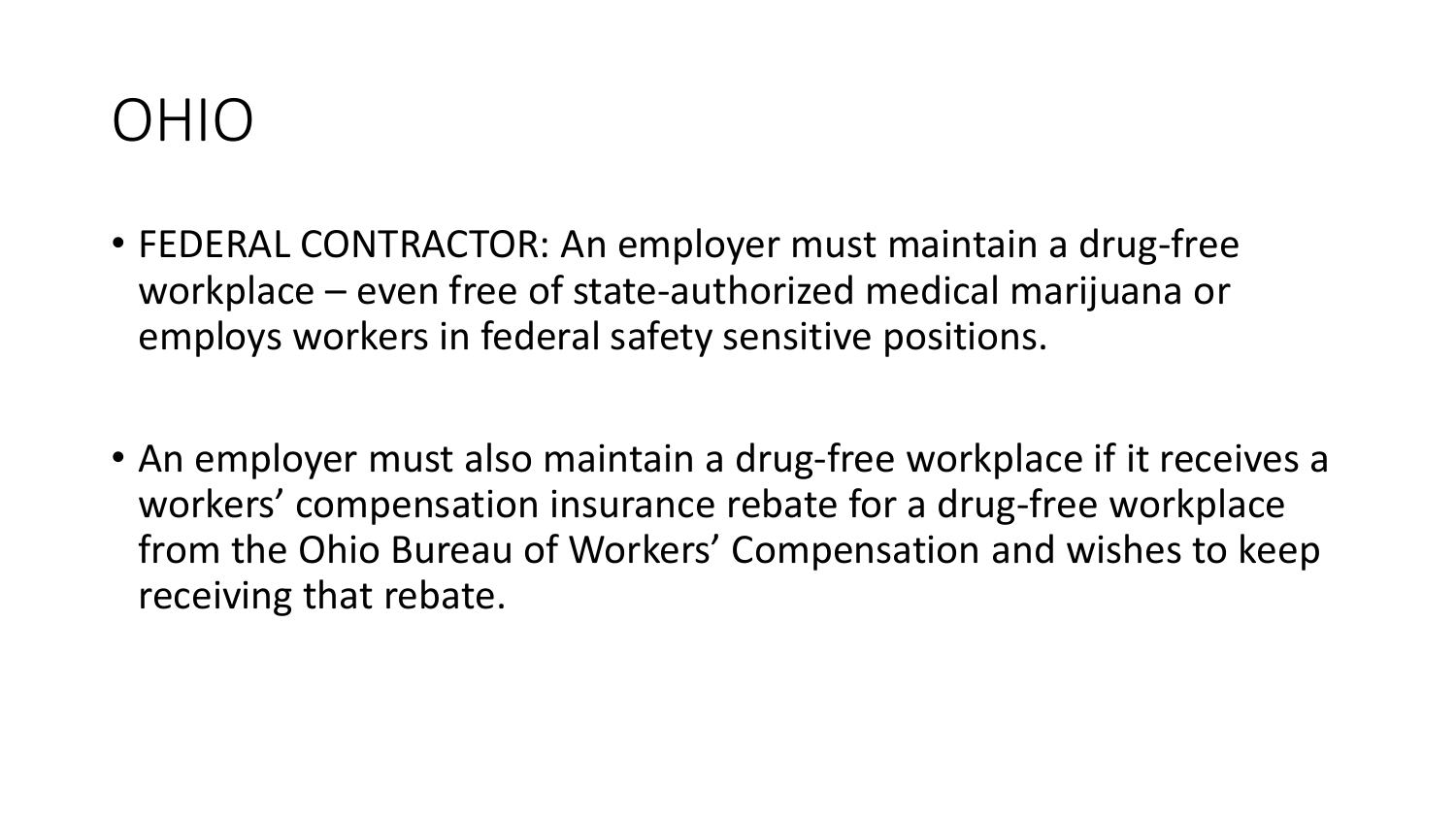## Other OHIO employers….

- Employers have a choice
	- The OHIO law neither requires nor prohibits accommodations for medical marijuana use.
	- The law provides several, explicit protections for employers who take adverse employment action against employees based on medical marijuana use.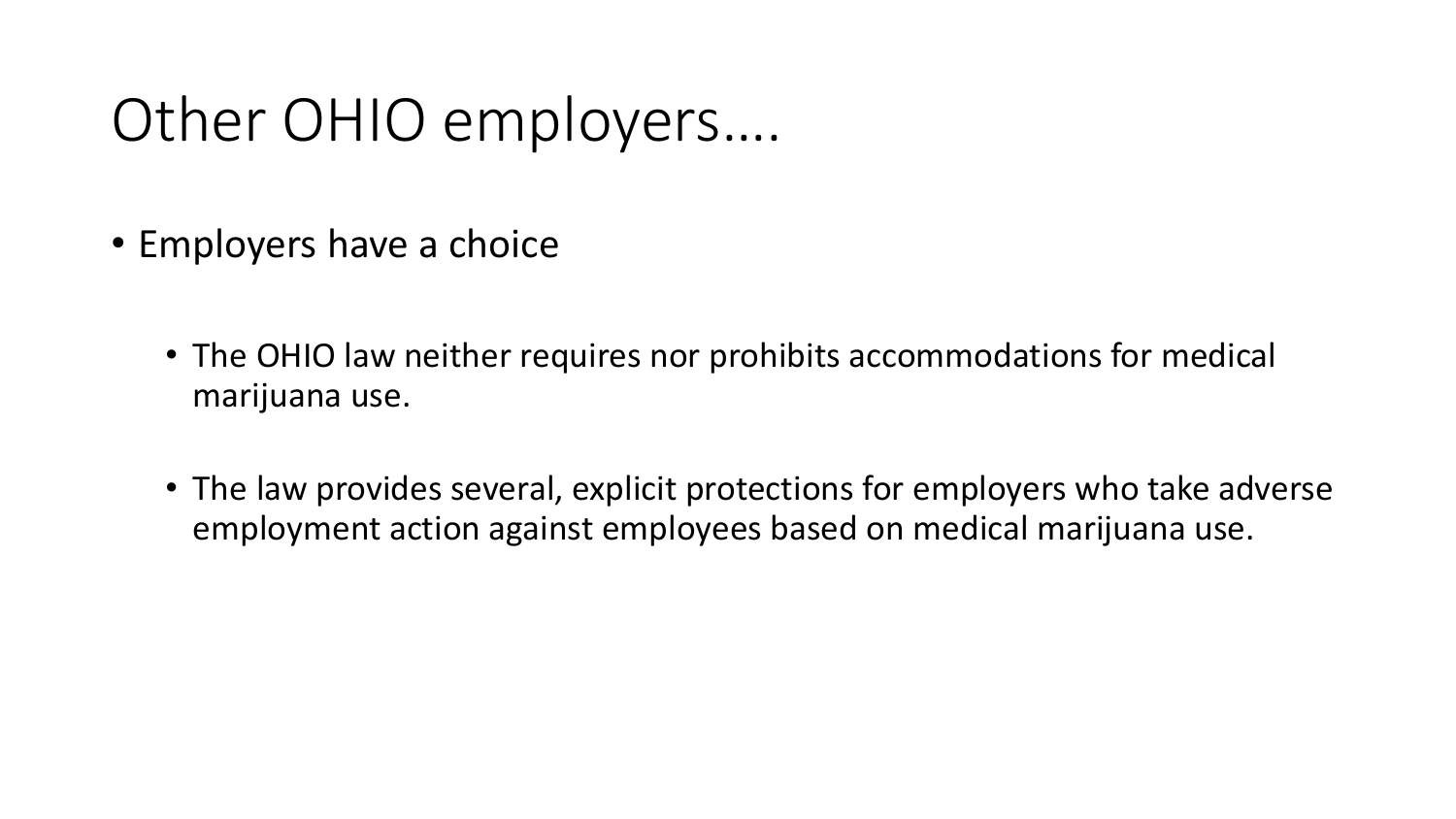- Employers can:
	- Continue with drug testing policies and zero-tolerance, drug-free workplace programs, and employees who are discharged for violation of such policies are ineligible for unemployment compensation benefits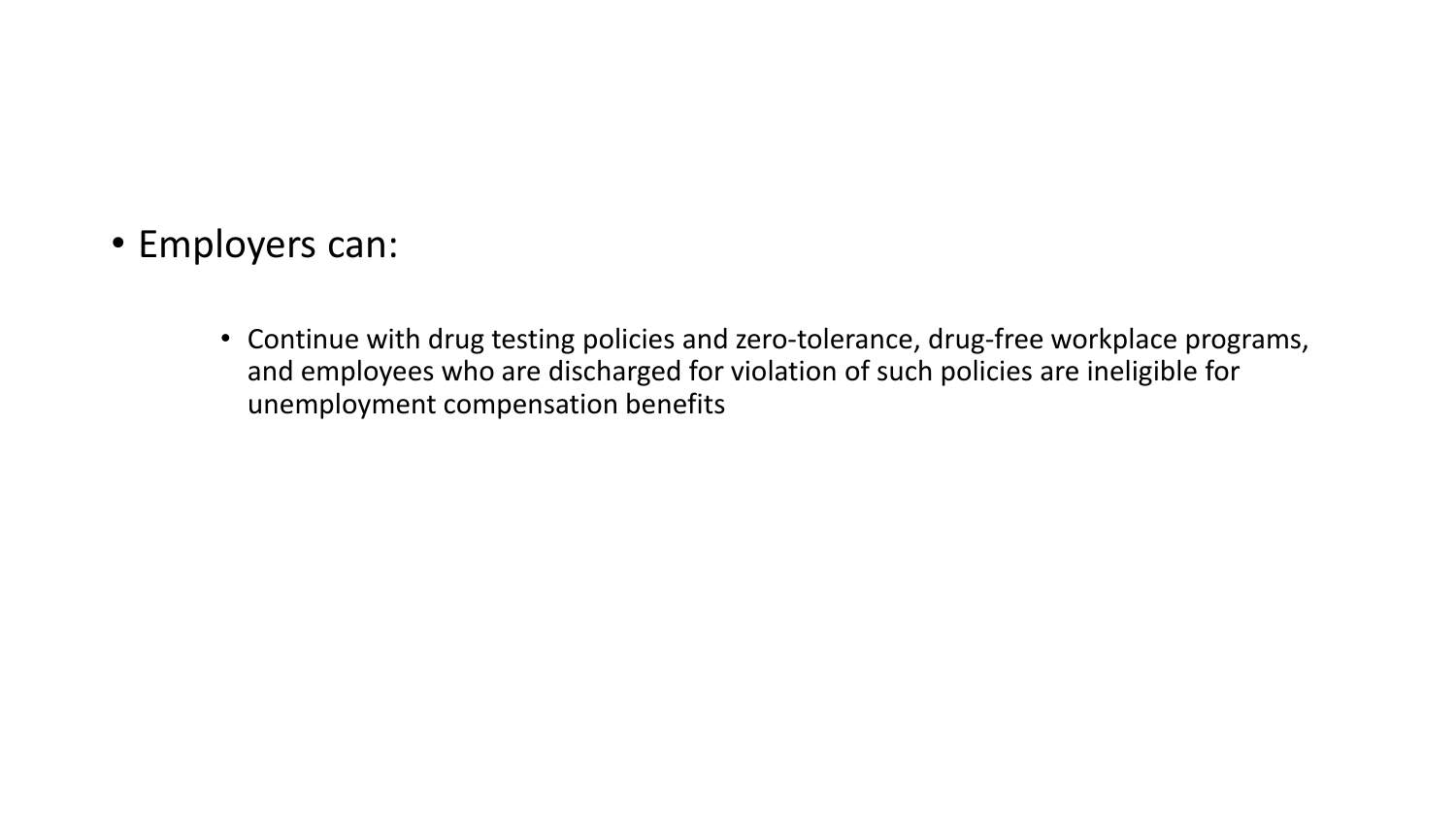#### However…

• Employers who take an adverse employment action based on medical marijuana use could be perceived instead as an adverse employment action based on disability or perceived disability, which is prohibited under Ohio law.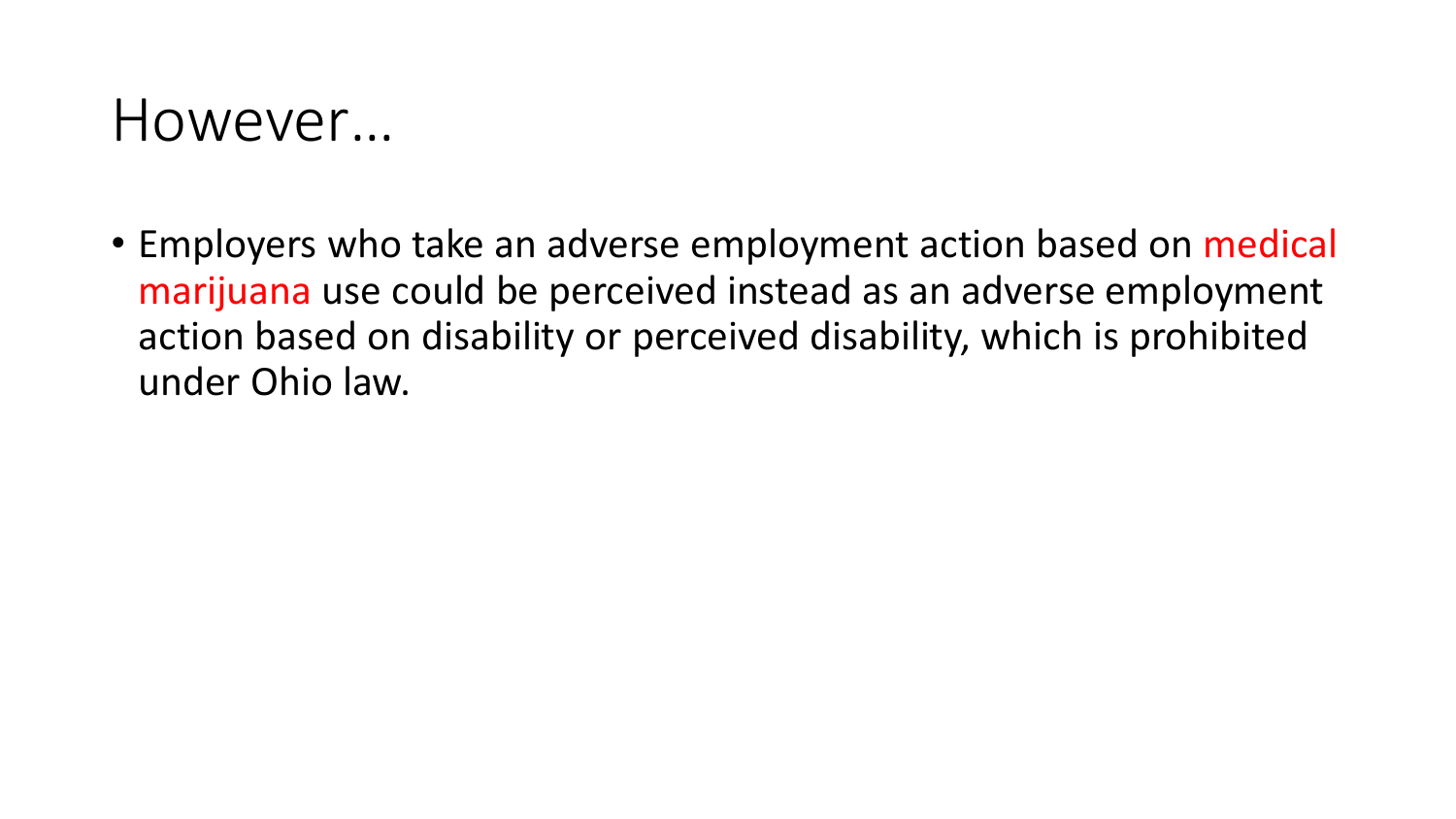#### Employer who accommodate

- An employer who tests their employees for drugs could treat positive marijuana tests like other non-negative drug tests
	- Valid prescription
	- Workers with a "recommendation" for medical marijuana
- The employer can even have different drug testing and usage rules for different employment classifications
	- Perhaps continuing drug testing and discipline for marijuana usage among safetysensitive positions only